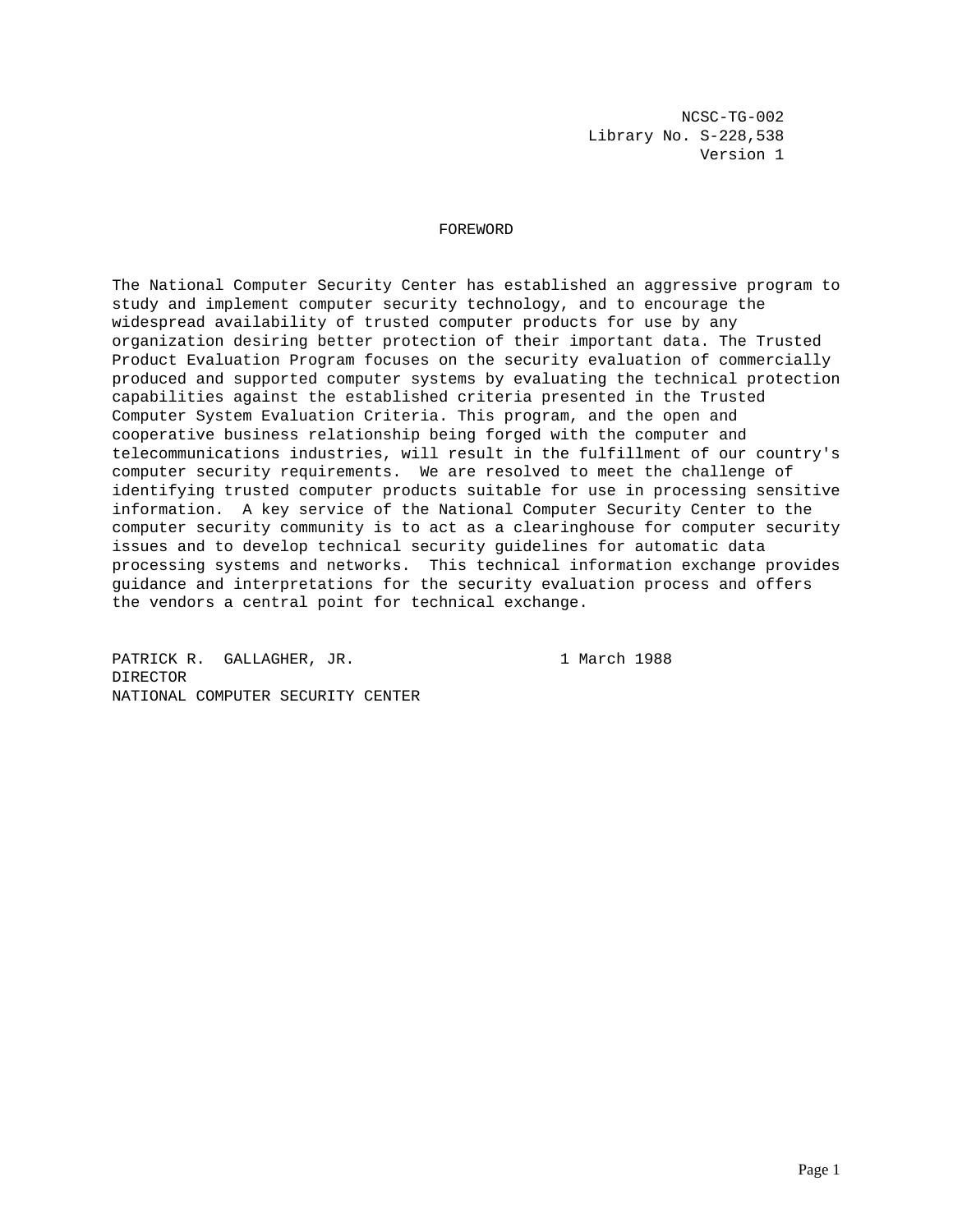## PREFACE

This publication describes procedures for interacting with the National Security Agency's Information Security Organization as related to the Trusted Product Evaluation Program within the National Computer Security Center. It provides the information needed to submit a computer product for technical security evaluation and outlines the National Security Agency's responsibilities for positive, timely acknowledgements. This publication specifically covers the National Computer Security Center's relationship with vendors of proposed trusted computer products from the initial contact with the vendor through the completion of the security evaluation process and follow-on programs. Although more detailed instructions will be referenced in this publication, sufficient guidelines are established for any first-time user of the National Computer Security Center's services. The Office of Industrial Relations invites your comments on this document and on the National Computer Security Center's procedures for conducting security evaluations of computer products. In cooperation with the computer industry, we can improve our national security through the availability of trusted computer products.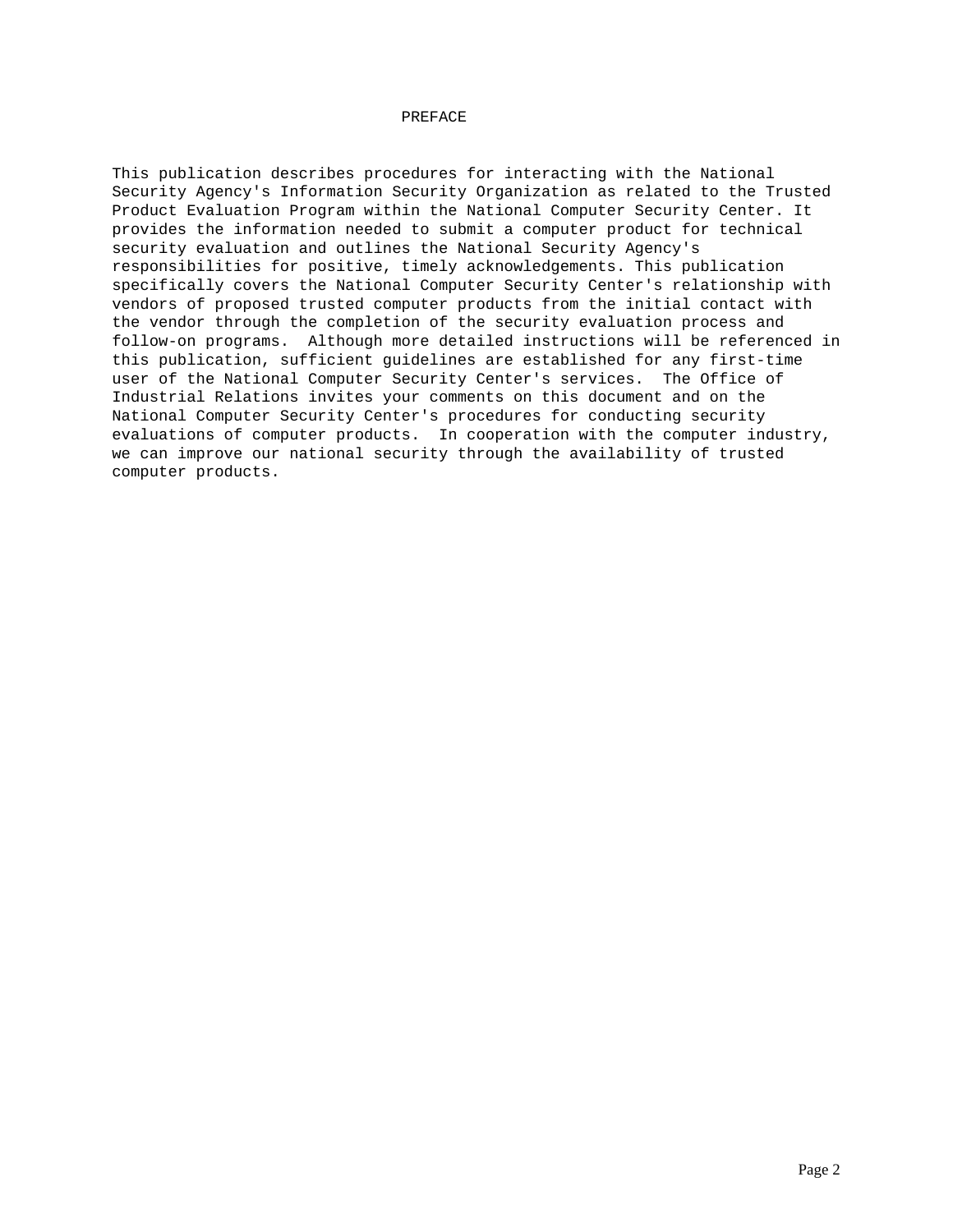#### INTRODUCTION

In January 1981 the Director of the National Security Agency was assigned the responsibility for computer security for the Department of Defense. This action led to the formation of the Computer Security Center at the National Security Agency. The Computer Security Center's Charter, promulgated in Department of Defense Directive 5215.1 in October 1982, specifically tasks the Computer Security Center to establish and maintain "... technical standards and criteria for the security evaluation of trusted computer systems that can be incorporated readily into the Department of Defense component life-cycle management process..." The developmental experiments in the 1970's ranged from attempts to add security front-ends to existing systems to designing secure systems and hardware from scratch. Early research and development efforts defined a graduated scale of security features and design principles. These features and principles were incorporated in the Department of Defense Trusted Computer System Evaluation Criteria (Orange Book). The Orange Book was issued in August 1983. In December 1985, the Orange Book was reissued as a Department of Defense Standard (DOD 5200.28-STD). The National Computer Security Center (the Center) responds to a growing need for, and recognizes technical challenges involved in, providing effective protection within computer systems and networks of systems. The Center relies on an open and cooperative relationship with government, industry representatives, and the academic community to accomplish these important objectives. The government encourages industry to provide the computer security capabilities government needs. The Center sponsors critical research, and makes the results widely available to encourage their incorporation into trusted computer products and secure applications. The Center performs security evaluations of computer software and hardware products on commercially or government-produced computer systems. A trusted computer system is defined as a system that employs sufficient hardware and software integrity measures to allow its use to simultaneously process a range of sensitive unclassified or classified (e. g., confidential through top secret) information for a diverse set of users without violating access privileges. Levels of trust are based on the ability of the computer system to enforce access privileges to authorized users and to system protected files. The Center evaluates the security features of trusted products against established technical standards and criteria, and maintains the Evaluated Products List. The Evaluated Products List is a compilation of all computer products which have undergone formal security evaluations, and indicates the relative security merit of each computer product. The criteria against which computer systems are evaluated is the Orange Book. This provides a metric for distinguishing a range of features and assurances for security controls built into automatic data processing system products. The Orange Book establishes specific requirements that a computer system must meet in order to achieve a specific level of trustworthiness. The levels are arranged hierarchically into four major divisions of protection, each with certain security-relevant characteristics. These divisions are subdivided into levels of trust. In recognition of the complex and technical nature of the issues addressed by the Orange Book, the Center has established a Technical Guidelines Program. This program augments information provided in the Orange Book by publishing additional guidance on issues and features addressed therein.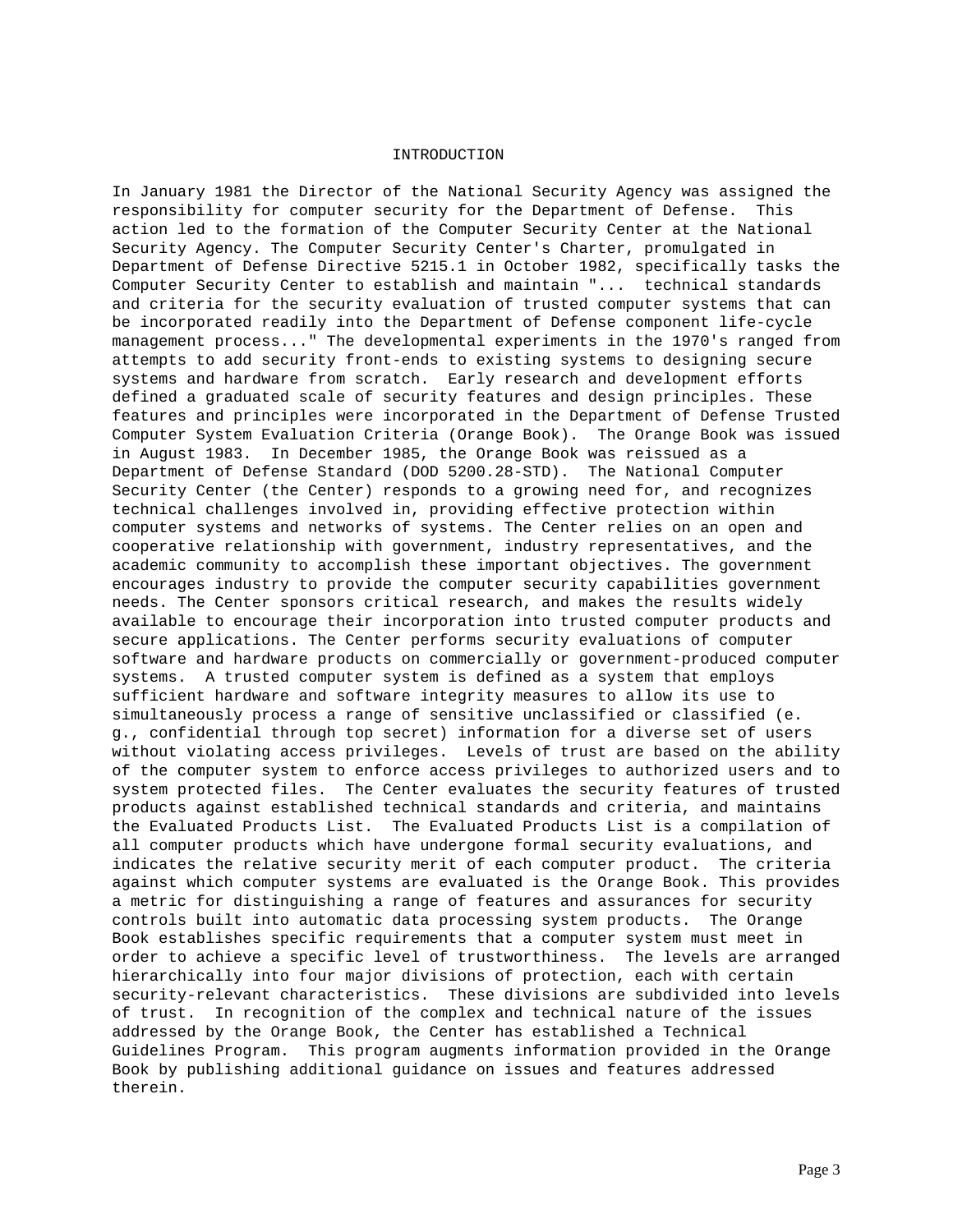### TRUSTED PRODUCT SECURITY EVALUATION

This section provides the potential computer product vendor with an overview of the Center's Trusted Product Evaluation Program. The process of a trusted product evaluation is illustrated in Figure One. The Pre-Evaluation Review includes the initial contact between the vendor and the National Security Agency, the decision-making process to initiate, and the signing of a Memorandum of Understanding. Note: subsystem products do not require a Memorandum of Understanding but are initiated with a Memorandum of Agreement. The Trusted Product Developmental Process provides the vendor the opportunity to obtain assistance from the Center during the development of a system or network product. The formal product evaluation consists of the actual security evaluation of the vendor's computer system. Successful completion of this process results in the vendor's computer product being placed on the Evaluated Products List.

## PRE-EVALUATION REVIEW

Five milestones in the application process must be reached before the security evaluation of a proposed computer product can begin.

- 1. Initial Contact
- 2. Certificate Pertaining to Foreign Interests
- 3. Proposal Package
- 4. Program Decision
- 5. Memorandum of Understanding (Memorandum of Agreement for Subsystems)

### INITIAL CONTACT

The National Security Agency point of contact for the Trusted Product Evaluation Program is the Office of Industrial Relations. Interested companies are encouraged to call or write to:

> Director, National Security Agency Attention: Office of Industrial Relations 9800 Savage Road Fort George G. Meade, Maryland 20755-6000 (301) 688-6581

# CERTIFICATE PERTAINING TO FOREIGN INTERESTS

Before submitting an application for the Trusted Product Evaluation Program, the Center requires that all companies submit a completed Certificate Pertaining to Foreign Interests prior to undertaking the additional effort to prepare a proposal package. For those companies that already have a facility security clearance, a current DD Form 441s may be sent in lieu of the Certificate Pertaining to Foreign Interests. Please submit the certificate or DD Form 441s to the Office of Industrial Relations, as listed above.

## PROPOSAL PACKAGE

After contact has been established, the vendor must prepare a proposal package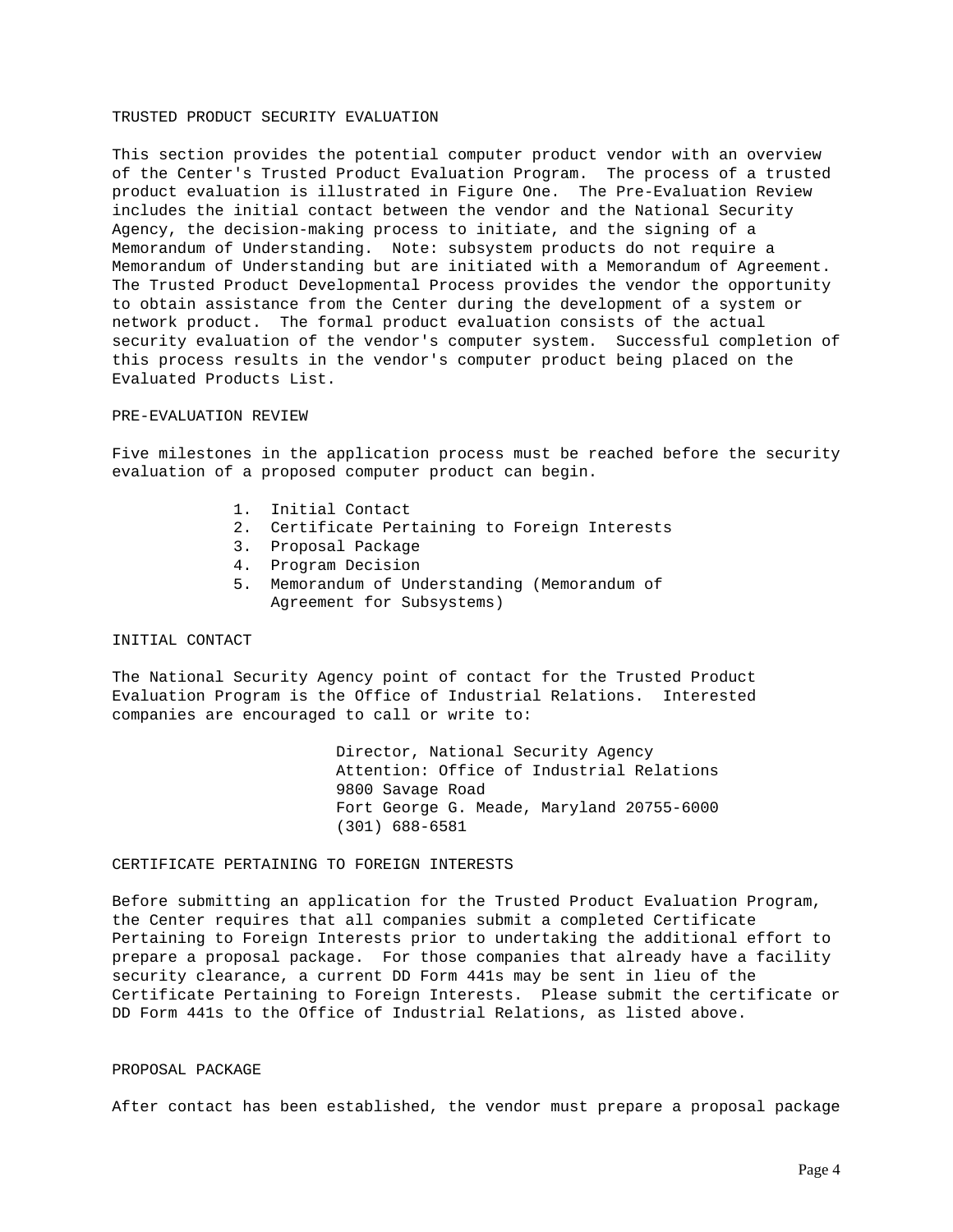in accordance with the following guidance. Four copies of the proposal package are required.

This point cannot be over emphasized; information marked Company Proprietary is protected to the fullest extent permitted under the law, and must be marked accordingly. The product proposal package should demonstrate corporate-level support for the product evaluation effort and consist of a company profile, market information and a written product proposal.

### COMPANY PROFILE

Potential computer security product vendors, whether requesting a system, a network, or a subsystem evaluation, must establish a formal working relationship with the Center. Vendors are encouraged to submit as much detailed documentation as necessary to establish their capability and suitability for the Trusted Product Evaluation Program. The company profile portion of the submission shall include at least the following information:

Company name and address.

State of incorporation and composition of ownership.

Principal point of contact, a technical point of contact, and a public point of contact. For each, include name and title, business address, and business telephone. Public point of contact names will be placed on a list that can be provided to any requestor desiring to establish a business connection with your company.

Product or services offered. This could be supplemented with a company capabilities brochure.

A recent annual or certified financial report.

Number of people employed by the company, and in the case of a system or network product, the projected size of the team which will be developing, enhancing and/or maintaining the proposed product.

## MARKET INFORMATION

To evaluate the requirements for any proposed product, the vendor must provide sufficient detail to identify the utility in the market place. The information below covers the minimum market information the Center requires to assess the probable need in the community. The market information portion of the proposal package shall identify:

 Intended market by product type and level of trust, including a specific customer base and/or firmly established requirements.

 Portion of markets intended to address. How the specific market projections were derived. In cases where the product to be developed is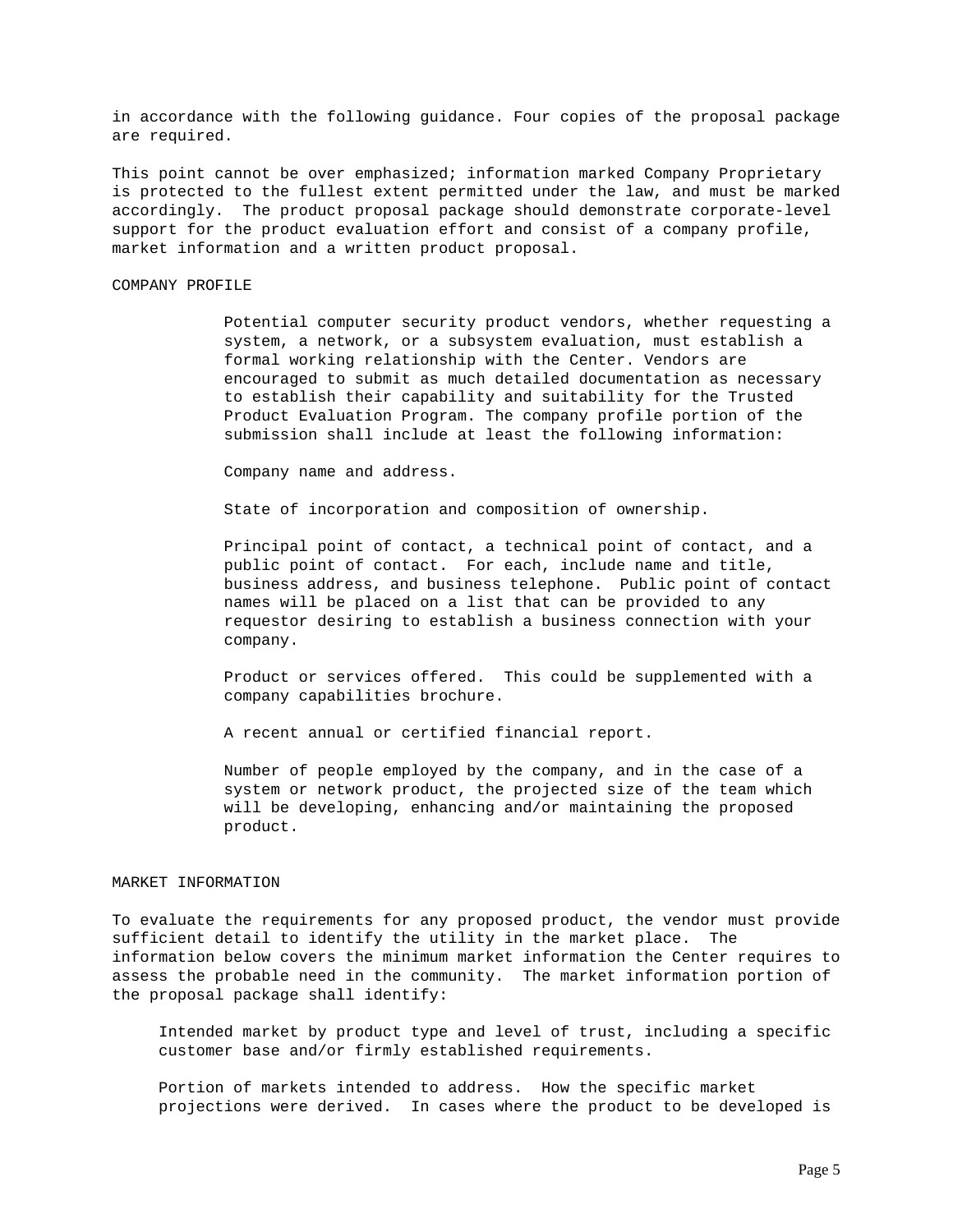a retrofit to existing equipment, include the potential volumne of sales for those existing equipments that are already fielded.

 Known or projected U.S. Government requirements that the product will satisfy. Distinguish between DOD and Civil Agency.

Known or projected commercial requirements that the product will satisfy.

WRITTEN PRODUCT PROPOSAL

A separate proposal is required for each computer product submitted for security evaluation. These products must be of direct and obvious benefit to the information security posture of the nation, and should address the applicable requirements outlined in established criteria or interpretations. This determination will be based on the information contained in the product proposal, measured against national computer security needs and priorities.

The Center presently conducts three distinct types of product evaluations: 1) the system evaluation, 2) the network evaluation, and 3) the subsystem evaluation.

Proposals For System Evaluations

The Center evaluates as a system that product which addresses all of the requirements of a given class of the Orange Book.

Although complete information about the proposed product may not be available at this stage of the design, the written product proposal should provide the following information:

> Technical description of the product. What is the targeted class or level of trust? What is the operating system for your product? Is the proposed product currently in use? If so, what is the current installed base? What is the projected installed base over the nextve years? What is the target development schedule? How flexible is this schedule and by what date do you plan to bring this product to market?

What are the known or projected requirements that the product will satisfy? (Distinguish between the Department of Defense and Civil Agencies.)

What are the differences between and advantages of the proposed product relative to similar products which are currently available?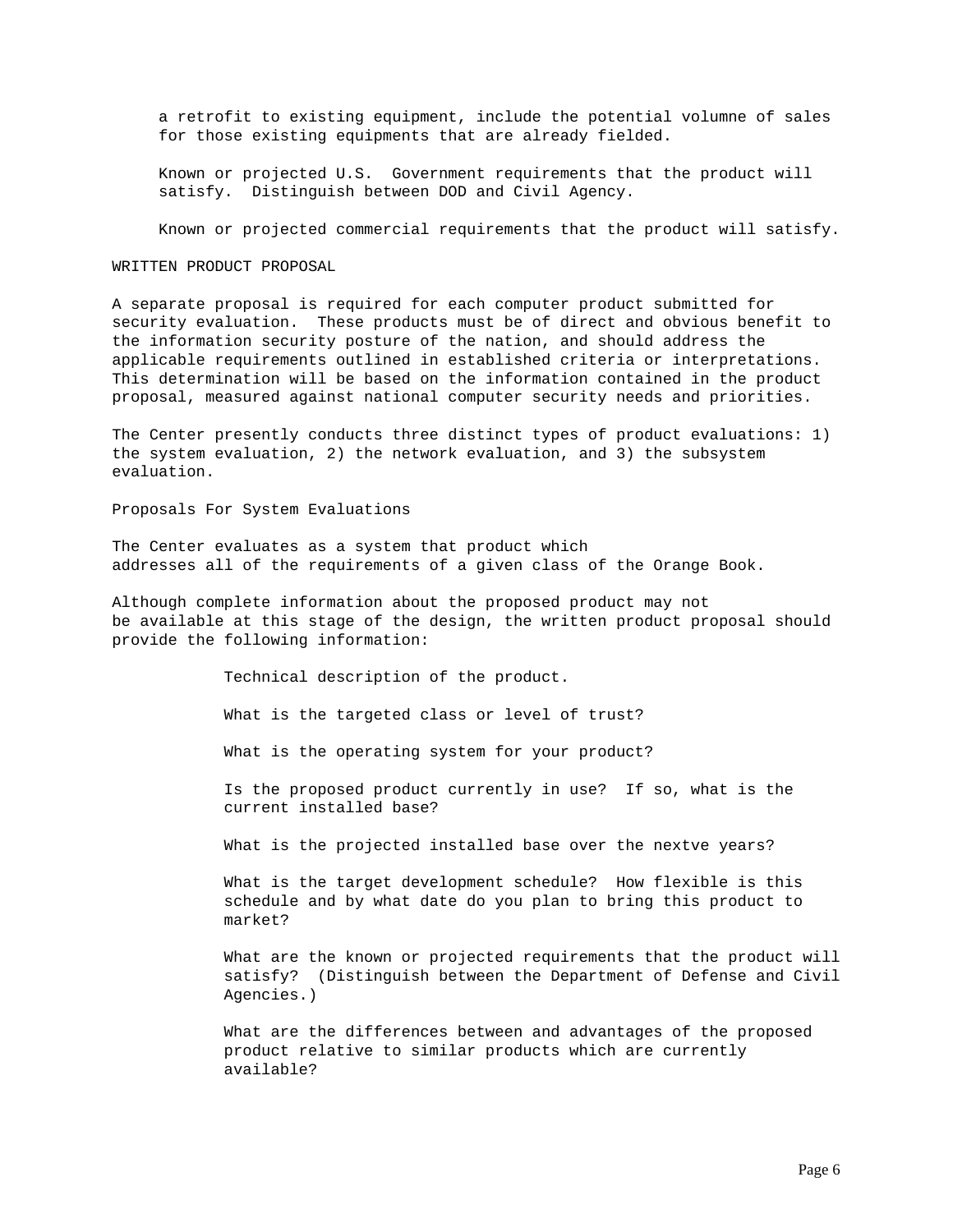#### Proposals For Network Evaluations

 The Center defines a network as everything that is needed to accomplish a job, end user to end user. The Center defines a network component as any part of a network.

 The Trusted Network Interpretation of The Trusted Computer System Evaluation Criteria (TNI) is currently the criteria against which networks are evaluated.

Written product proposals should provide the following information:

A technical description of the product.

What is the underlying security policy of the product?

What level of protection is provided by the product?

What is the projected schedule for development?

 What are the environments for which the product is intended? Include an overall description of the product. Compare it to another product currently available if possible.

 Does your product interact with users directly? If so, does it provide all of the functionality identified at one of the criteria levels in Part I of the TNI, or only a subset?

 If it is a network system, what level of trust does it meet according to Part I of the TNI?

 If it is a network component, which of the following functionalities does it provide, and at which level of trust is each functionality provided?

Mandatory Access Control

Discretionary Access Control

Identification and Authenication

 What other security services mentioned in Part II of the TNI does your product provide?

 What type of carrier medium, if any, is used or supported by your product?

Proposals For Subsystem Evaluations

The Center defines a computer security subsystem as a physical device or software mechanism which is added to a computer system to enhance the computer security functionality of the overall system.

To be considered for a subsystem evaluation, a company must have an existing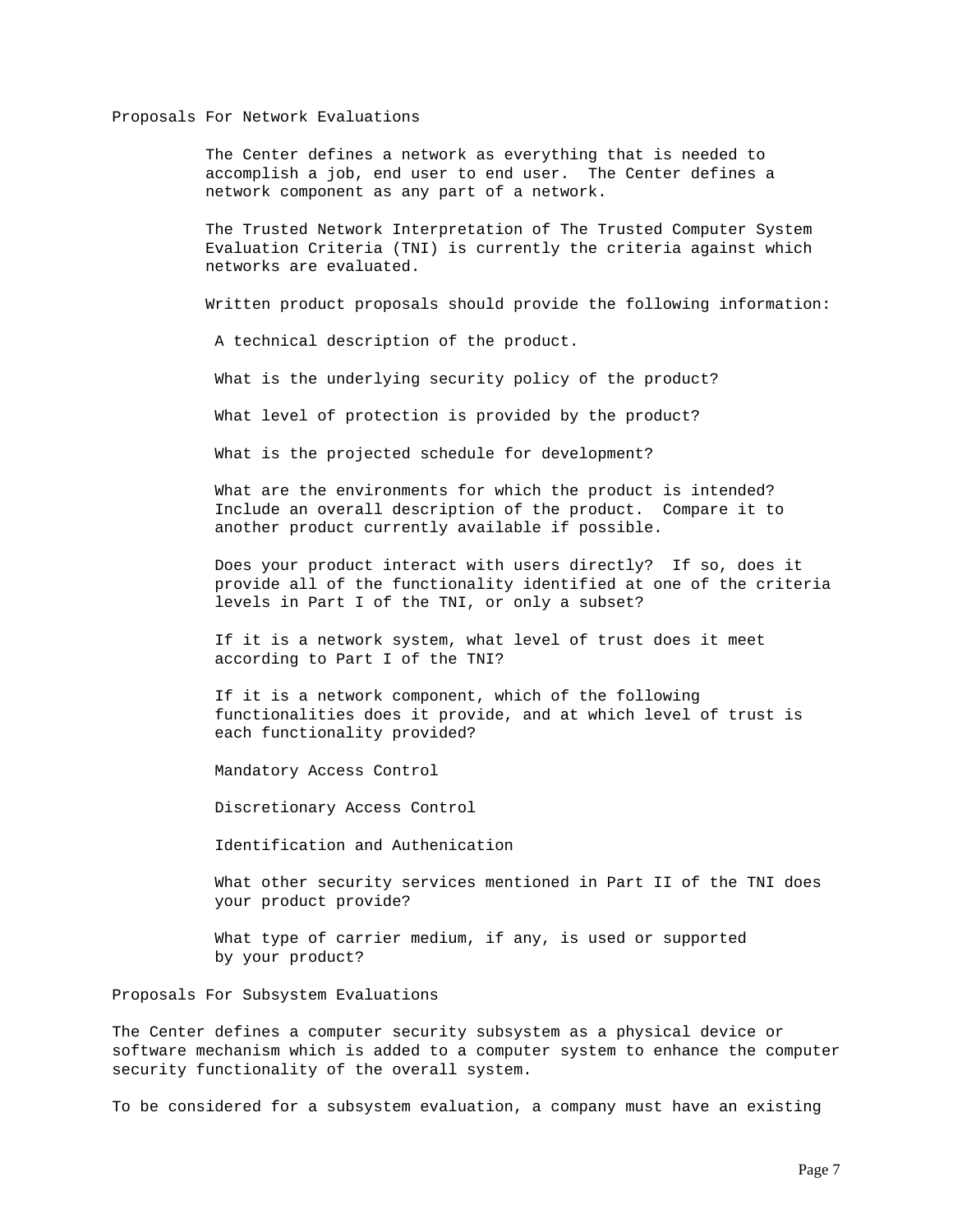product which is designed to provide one or more of the following capabilities, as described in the Trusted Computer System Evaluation Criteria:

- 1) mandatory access control;
- 2) audit;
- 3) discretionary access control;
- 4) identification and authentication; or.
- 5) object re-use.

Written product proposals should provide the following information:

A technical description of the product.

Which of the five subsystem functionalities does the product implement?

What is the current installed base? What is the projected installed base over the next five years?

What is the current or projected market for your product (to include specific customer base and/or firmly established requirements, if possible)? What portion of this market do you intend to address? How were the specific market projections derived?

What are the known or projected requirements that the product will satisfy? (Distinguish between the Department of Defense and Civil Agencies.)

What are the differences between and advantages of the proposed product relative to similar products which are currently available?

### PROGRAM DECISION

Upon receipt of the company's proposal package, the Office of Industrial Relations will send the company written notification that the package has been received and is under consideration. The proposal will be reviewed to determine its value while assessing the capabilities of the company, the utility of the product to the Federal Government, and the degree to which the product addresses the technical aspects of computer security. The availability of adequate Center resources to support the evaluation program is also a prime consideration in the program decision. The Center may need to meet with the vendor's technical experts to ensure decision making processes are based on sound technical understanding of the product. When a decision is reached, the Office of Industrial Relations will notify the vendor in writing whether the product has been accepted for evaluation. System and network evaluations will enter into the Trusted Product Developmental Process as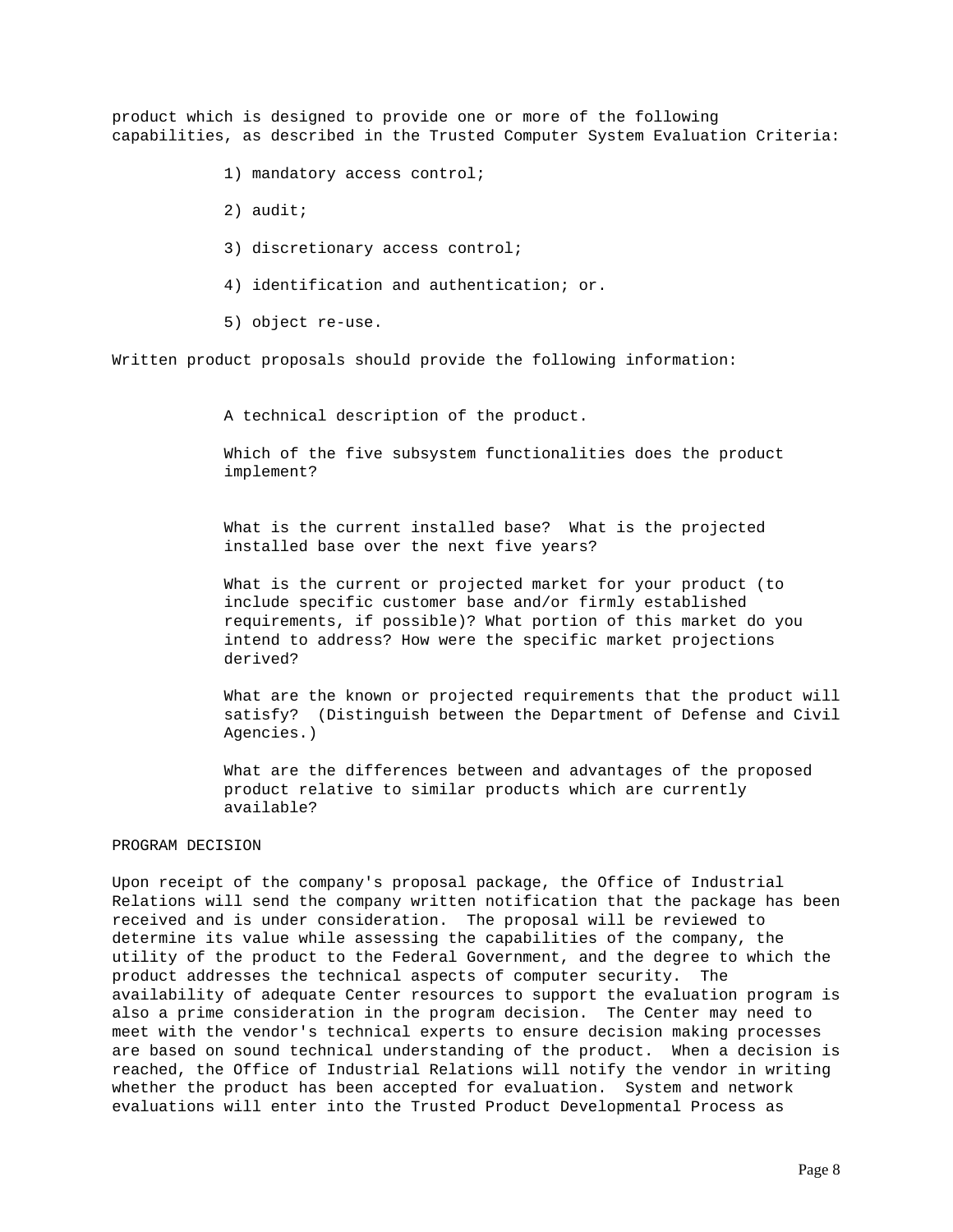described below. Subsystem evaluations enter directly into the formal evaluation.

MEMORANDUM OF UNDERSTANDING

If a package for a system or network product is accepted, a Memorandum of Understanding is executed between the vendor and the National Security Agency. The purpose and function of the Memorandum of Understanding is to establish a legal relationship between the National Security Agency and the potential vendor in which:

> The National Security Agency agrees to provide necessary and relevant computer security information and guidance to the potential vendor.

The vendor agrees to provide the National Security Agency the information necessary to assess the security of the proposed product.

The vendor agrees to follow the intent and requirements of the procedures leading to a system, network or subsystem evaluation.

The National Security Agency agrees to protect vendor proprietary information which is provided under the Memorandum of Understanding.

Both parties agree to review the continuation and terms of the Memorandum of Understanding periodically.

A program manager within the Requirements and Resources Division at the Center will be assigned to monitor and coordinate technical and/or administrative responses to the vendor, and a technical point of contact within the Product Evaluation Division will be identified to the vendor. To determine the division and class at which all requirements are met by a computer system, the system must be evaluated against the Orange Book. This security evaluation will be conducted by a Center evaluation team.

TRUSTED PRODUCT DEVELOPMENTAL PROCESS

The primary thrust of this phase is an in-depth examination of a vendor's design either for a new trusted product (system or network) or for security enhancements to an existing product.It is intended to ensure that the product is actually ready for evaluation with all necessary evidence available so the evaluation can be completed without delays for additional development or evidence generation. This phase is based primarily on design documentation and information supplied by the vendor, and it involves little or no "hands on" use of the product.

This phase results in the production of an Initial Product Assessment Report.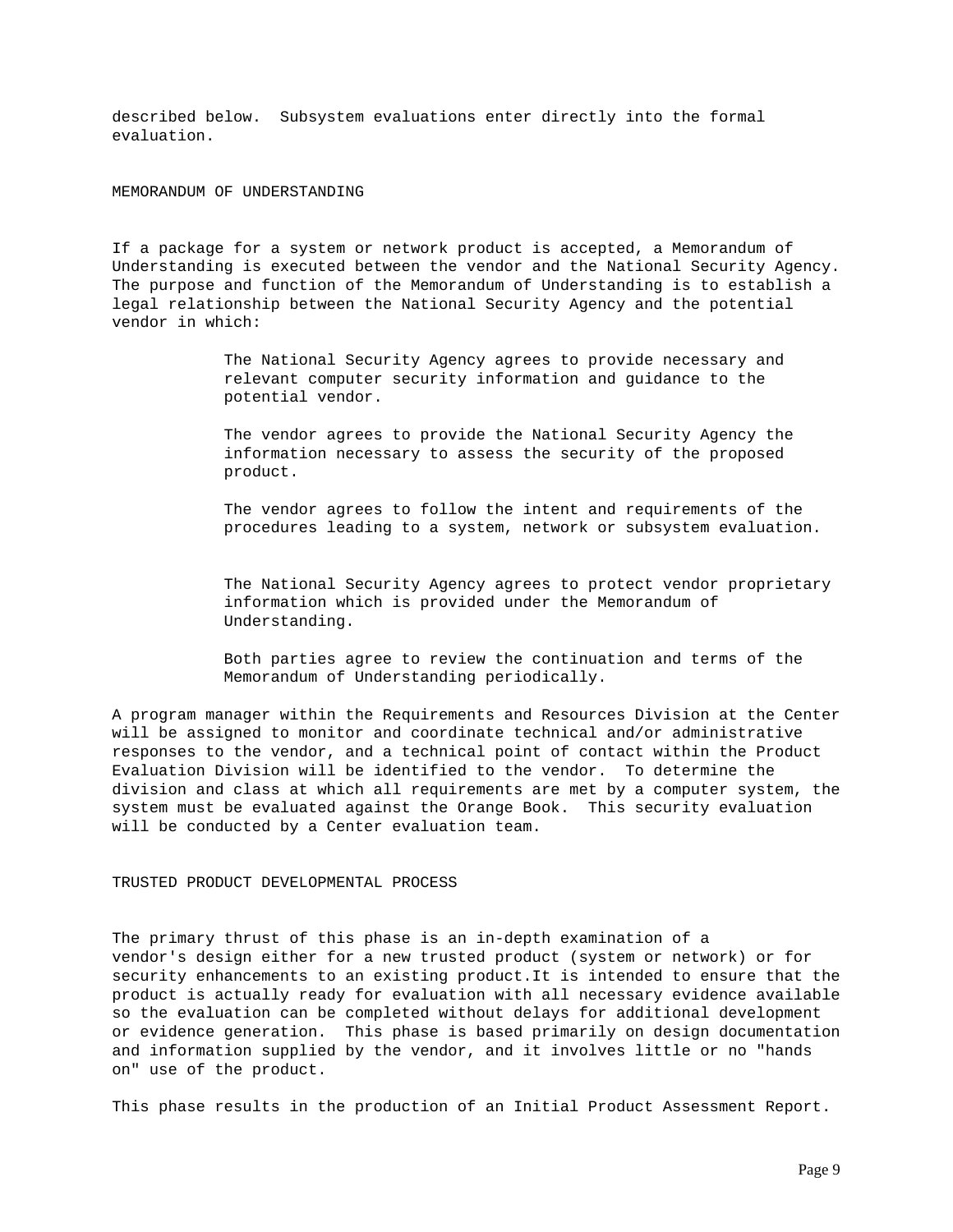This report documents the evaluation team's understanding of the system based on the information presented by the vendor, and assigns a candidate Orange Book class rating to the system. The candidate rating is an estimate of the highest class for which the product has displayed some evidence for each of the requirements in the Orange Book.

The Center's Technical Review Board provides a consistency check on the application of the Orange Book requirements, and ensures the product is ready for evaluation. Because the Initial Product Assessment Report does not represent a complete analysis of the computer product and may contain proprietary information, distribution is restricted to the respective vendor and the Center.

SYSTEM AND NETWORK FORMAL EVALUATIONS

To enter this formal evaluation phase, the design of a computer system must be finalized and marketable. In addition, the product release being evaluated must not undergo any additional development. Once the product is accepted for evaluation, a Memorandum of Agreement is signed between the Center and the vendor, to address the formal aspects of the product receiving an Evaluated Products List rating and the accompanying responsibilities.

At the start of this phase, a Product Bulletin is released by the enter announcing the evaluation. The Product Bulletin is a brief description of the computer system undergoing security evaluation, and includes the candidate rating of the system.

The evaluation phase is a detailed analysis of the hardware and software components of a system, all system documentation, and a mapping of the security features and assurances to the Orange Book. The analysis performed during this phase requires "hands on" testing (i.e., functional testing and, if applicable, penetration testing).

The evaluation phase leads to the Center publishing a Final Evaluation Report and an Evaluated Products List entry. The Final Evaluation Report is a summary of the security evaluation and includes the Evaluated Products List rating, which is the final class at which the product successfully met all Orange Book requirements in terms of both security features and assurances. The Final Evaluation Report and the Evaluated Products List entry are made public. The evaluation process represents a firm commitment from the vendor, and at its completion the product will receive a rating from the Center.

# SUBSYSTEM FORMAL EVALUATIONS

While the Center devotes much of its resources to encouraging the production and use of multipurpose trusted computer systems, there is a recognized need for guidance on, and security evaluation of, supplementary computer security products. These subsystems may not meet all of the security feature, architecture, or assurance requirements of any one security class or level of the Orange Book. To meet this need, the Center has established the subsystem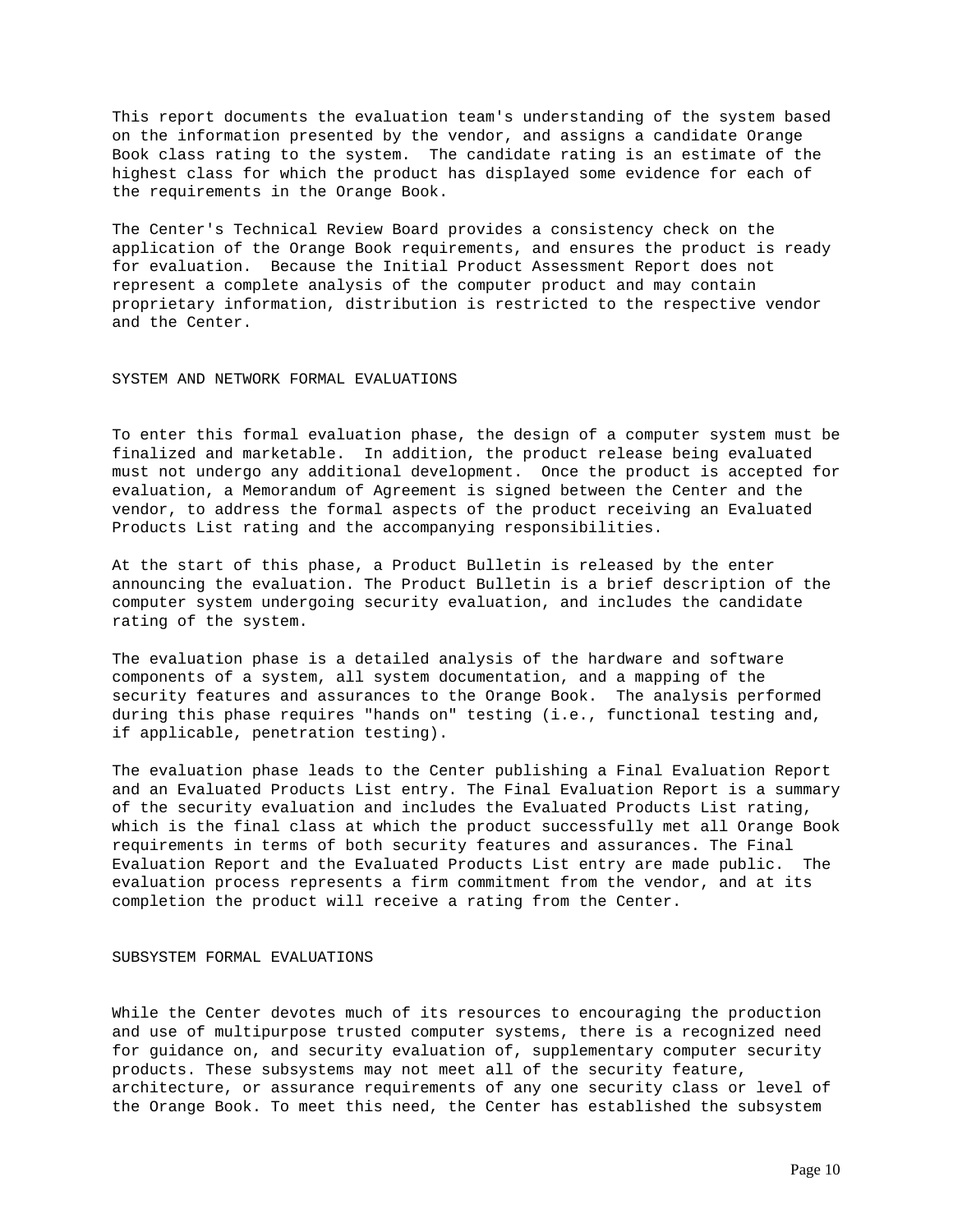evaluation process.

The goal of the Center's subsystem evaluations is to provide computer installation managers with information on subsystems that would be helpful in providing immediate computer security improvements in existing installations. Once a subsystem product is accepted for evaluation, a Memorandum of Agreement is signed between the Center and the vendor, addressing the formal aspects of the product being included in the Evaluated Products List and the accompanying responsibilities.

Subsystems are special-purpose products which can be added to existing computer systems to increase some aspect of security and have the potential of meeting automatic data processing security needs. For the most part, the scope of a subsystem evaluation is limited to consideration of the subsystem itself, and does not address or attempt to rate the overall security of the processing environment or computer system on which the subsystem may be implemented. To promote consistency in evaluations, an attempt is made to assess a subsystem's security-relevant performance in light of applicable standards and features outlined in the Orange Book. In addition, the evaluation team reviews the vendor's claims and documentation for obvious flaws which would violate the product's security features, and verifies, through functional testing, that the computer product performs as advertised. Upon completion, a summary of the Final Evaluation Report will be placed on the Evaluated Products List.

The Final Evaluation Report will not assign a specific rating to the computer product, but will provide an assessment of the product's effectiveness and usefulness in increasing computer security. The Final Evaluation Report and the Evaluated Products List entry are made public.

### EVALUATED PRODUCTS LIST

The Evaluated Products List provides computer users, managers and security officials, an authoritative and unbiased security evaluation of a computer system's suitability for use in processing classified and sensitive information. All products on the Evaluated Products List have been evaluated against the established criteria and interpretations. A Final Evaluation Report is issued for all products. The rating given to a system product is the highest class for which all the requirements in the Orange Book have been met. Trusted product security evaluation results are published in formal reports available from either the Government Printing Office or the National Technical Information Service.

The overall evaluation class ratings given in the Evaluated Products List apply only to the specific hardware/software configurations listed. As such, the rating indicates that the product met or exceeded each of the individual requirements for the overall Evaluation Class. Although the computer product was subjected to the detailed security testing specified in the Orange Book, it must be emphasized that such testing is not sufficient to guarantee the absence of flaws in the product. The Evaluated Products List entry does not constitute a general or overall endorsement of the product by the government, nor does it constitute a Department of Defense certification or accreditation of the trusted computer product for use in classified or sensitive unclassified processing environments. Rather, the security evaluation provides an essential part of the technical evidence required for follow on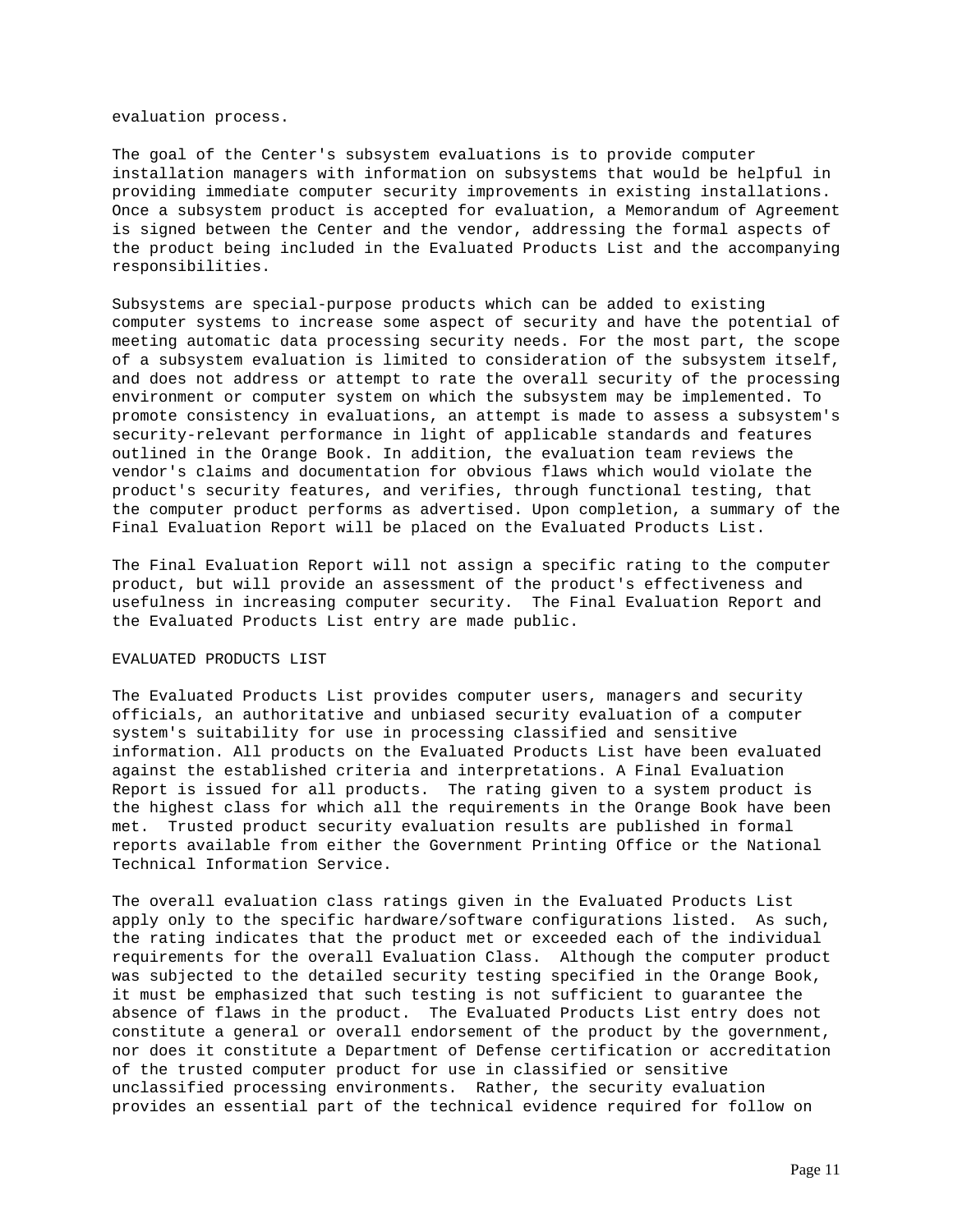certification and accreditation. Ultimate responsibility for the continuing integrity provided by the security mechanisms of any trusted computer product evaluated by the Center rests solely with the vendor. The Evaluated Products List, which documents evaluated computer products, is available to vendors to actively market and advertise the overall evaluation class rating achieved by their products to procurement authorities and the general public.

The Evaluated Products List contains entries for general-purpose operating systems, add-on packages, and subsystems. Product Bulletins, which are synopses of computer systems currently undergoing formal security evaluations by the Center, are also included on the Evaluated Products List.

A hard copy of the Evaluated Products List is included in the Information Systems Security Products and Services Catalogue. This catalogue is updated quarterly and is available through the Government Printing Office.

# RATINGS MAINTENANCE PHASE

The Ratings Maintenance Phase provides a mechanism to ensure the validity of a previous rating for a new version of an evaluated computer system product. As enhancements are made to the computer product the Ratings Maintenance Phase ensures that the level of trust is not degraded. A complete re-evaluation is required to achieve a higher rating.

The Ratings Maintenance Phase is designed to keep the Evaluated Products List current. This is accomplished by using the personnel involved in the maintenance of the product to manage the change process and reduce the effort required to extend the rating.

Success of the Ratings Maintenance Phase depends upon the development of a cadre of vendor personnel with a strong technical knowledge of computer security and of their computer product. These trained personnel will oversee the vendor's computer product modification process. They will certify to the Center that any modifications or enhancements applied to the product will preserve the security mechanisms and maintan the assurances.

The Ratings Maintenance Phase is initially designed for C1 - B1 level of trust systems. As experience is gained in the program, the intent is to extend to higher level systems and to networks.

### EVALUATION SUPPORT SERVICES

The Center supports the trusted product security evaluation process within the Trusted Product Evaluation Program. The following specialized technical services are available to benefit the interactive relationship between the computer product vendors and the technical staff of the Center. To obtain these services or to gain more insight into their particular detail, refer to the Points of Contact section.

## DOCKMASTER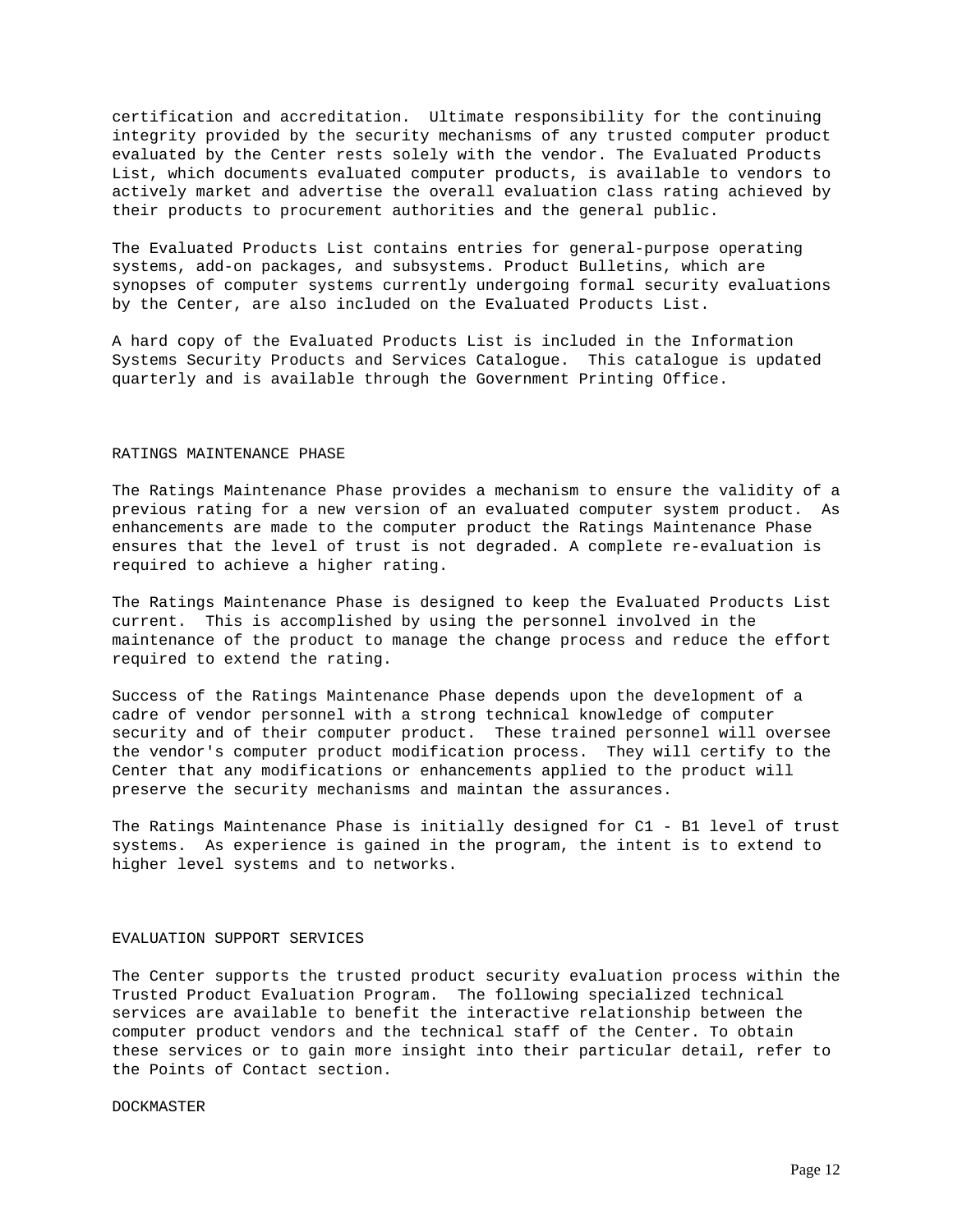DOCKMASTER is an unclassified computer system used by the Center for the nationwide dissemination and exchange of computer security information. DOCKMASTER serves the entire information security community including the Federal Government, universities, and private industry. It can distribute electronic mail via connections to the ARPANET. DOCKMASTER is accessible by direct dial, the MILNET, and McDonnell Douglas Tymnet network.

 DOCKMASTER is the primary means of communications between the vendor and the Center throughout the computer product security evaluation process. It allows vendors to use electronic mail, file transfer protocols, and the Forum subsystem. Forum is an on-line, interactive meeting facility that permits an individual to "meet" with other users through the use of a computer terminal.

# VERIFICATION TOOLS

 Vendors who are developing systems that are targeted to meet the class A1 requirements of the Orange Book must provide assurance that the system implementation is consistent with the system's design. This assurance is gained by developing a Formal Top Level Specification of the design and verifying that the specifications are consistent with the formal security policy model (the security requirements) for the system. After the design verification has been completed, an informal mapping is performed from the Formal Top Level Specification to the implementation. This completes the evidence. Formal Top Level Specification development and subsequent verification is a rigorous, mathematical process that can be greatly aided by the use of automated verification tools. The Orange Book requires the use of such a tool in the verification of A1 systems: "This verification evidence shall be consistent with that provided within the state-of-the-art of the particular Center endorsed formal specification and verification system used."

 The Center endorsed verification tools are maintained on the Endorsed Tools List. Examples of these verification tools are Formal Development Methodology, Gypsy, and Enhanced Hierarchical Development Methodology. For information concerning the current entries on the Endorsed Tools List, vendors should contact the Computer Hardware and Software Support Division.

## TECHNICAL GUIDELINES

To complement the information contained in the Orange Book, the Center publishes technical guidelines which serve as additional guidance in interpreting the established standard. These technical guidelines aid in the evaluation and selection of computer security products, both complete systems and subsystems. In addition, they are used throughout the Federal Government and by Federal Government contractors as guidance for the procurement, use, and disposal of automation systems and their associated magnetic storage media.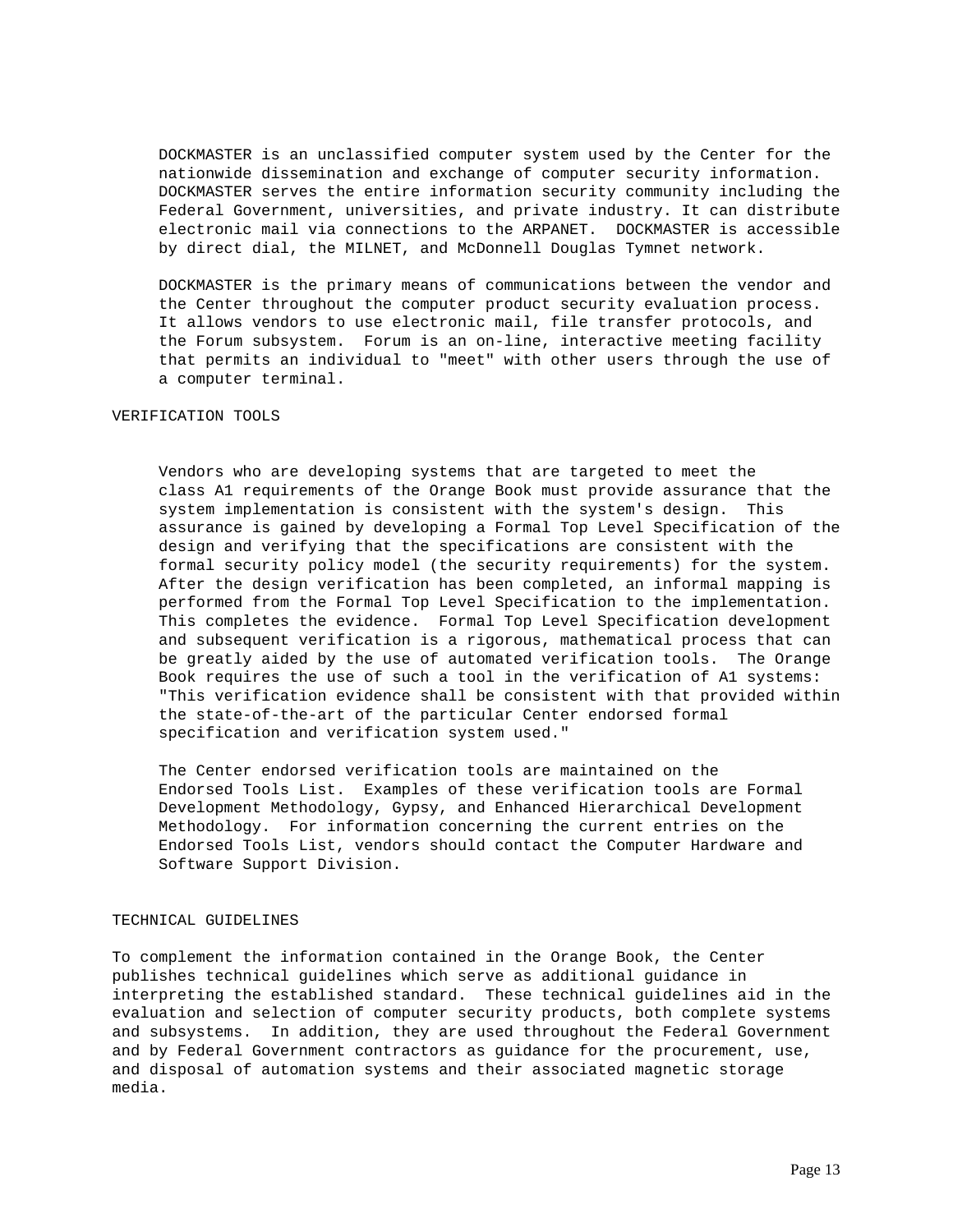The Technical Guidelines Program contributes to the technical literature on issues of computer security. Guidelines are written in response to demonstrated need in automated processing environments.

Participation in the development of technical guidelines is provided by the technical staff of the Center and its associated offices within the National Security Agency, by representatives of the Department of Defense and the Intelligence Community, by civil agencies of the Federal Government, by Federally Funded Research and Development Centers, by contracted analytic and technical firms, and by selected experts in the particular field of endeavor. Draft versions of proposed documents are extensively reviewed by a wide audience of interests, and comments are fielded for consideration before publication.

### PUBLICATIONS

Technical guidelines that are published by the Center, and useful to a vendor in order to process a computer product through the Trusted Product Evaluation Program, will be provided in limited quantity by the INFOSEC Awareness Organization.

## TRAINING

The Center provides training on topics of major importance to vendors interested in the trusted product security evaluation process.

#### OTHER RELATED SERVICES

Within the Information Security Organization, there are several separate but complementary programs which relate to the Trusted Product Evaluation Program. A brief description of each program is provided in subsequent paragraphs. For more details, please contact the specific program office in the Points of Contact list.

Like the Trusted Product Evaluation Program, the Commercial Communications Security Endorsement Program is a business relationship which combines private sector leadership and expertise in equipment design, development and high volume production with the information security expertise of the National Security Agency. Specifically, this program is designed to encourage industry to embed United States Government proprietary cryptography into telecommunications products to meet the need to protect its classified and sensitive unclassified information. The Commercial Communications Security Endorsement Program products that are endorsed for protecting sensitive unclassified government information only are also available to the private sector. In today's computer networking environment, many products require both an encryption capability and a trusted computing base to meet user requirements. Companies whose products merge both communications and computer security disciplines are encouraged to become familiar with the requirements of the Commercial Communications Security Endorsement Program.

The Secure Data Network System Program was established in August 1986, when the National Security Agency joined in partnership with ten major telecommunications and computer companies to develop a security architecture and a user-friendly key management system using the Open Systems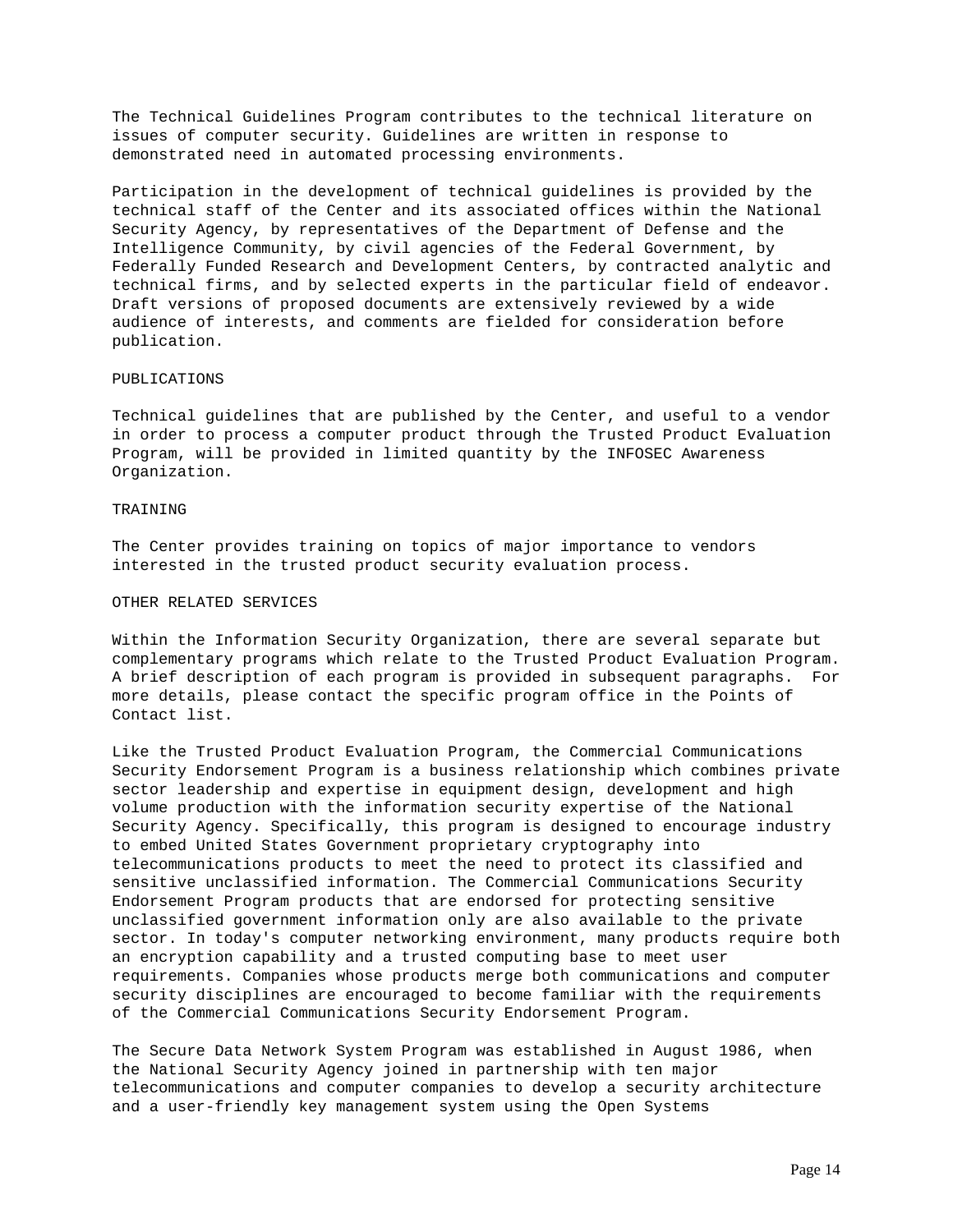Interconnection model. The ultimate goal of the Secure Data Network System Program is to provide for the development of information security products that can operate over a broad range of commercial data networks. Once the Secure Data Network System architecture is formalized, the development of Secure Data Network System products will be carried out under the auspices of the Commercial Communications Security Endorsement Program.

The Industrial TEMPEST Program is designed to aid industry in developing and testing TEMPEST-suppressed equipment which can be offered for sale to the United States Government. Companies developing trusted computing products should be aware that the United States Government may require that products protecting classified information be TEMPEST-suppressed.

A company that produces computer security products may be interested in the Department of Treasury's Electronic Funds Transfer Certification Program if the primary function of its product is to provide message authentication in support of United States Government financial transactions. The program specifically provides for testing, evaluating and certifying Message Authentication Code devices for Federal electronic funds transfer use in accordance with American National Standards Institute Standard X9.9. In addition, elements of Federal Standard 1027 covering minimum general security requirements for implementing the Data Encryption Standard encryption algorithm are included. Optional electronic key management is based on American National Standards Institute Standard X9.17.

Vendors who are developing trusted computer products as Independent Research and Development Projects may obtain technical assistance and technical plan evaluations by contacting the Center's Office of Computer Security Research and Development.

The Computer Security Technical Vulnerability Reporting Program, promulgated in Department of Defense Instruction 5215.2 in September 1986, provides a mechanism for reporting weaknesses or design deficiencies in hardware, firmware, or software that leave automated information systems open to potential exploitation. Technical vulnerabilities reported in Evaluated Products List items could possibly change the overall rating of the product.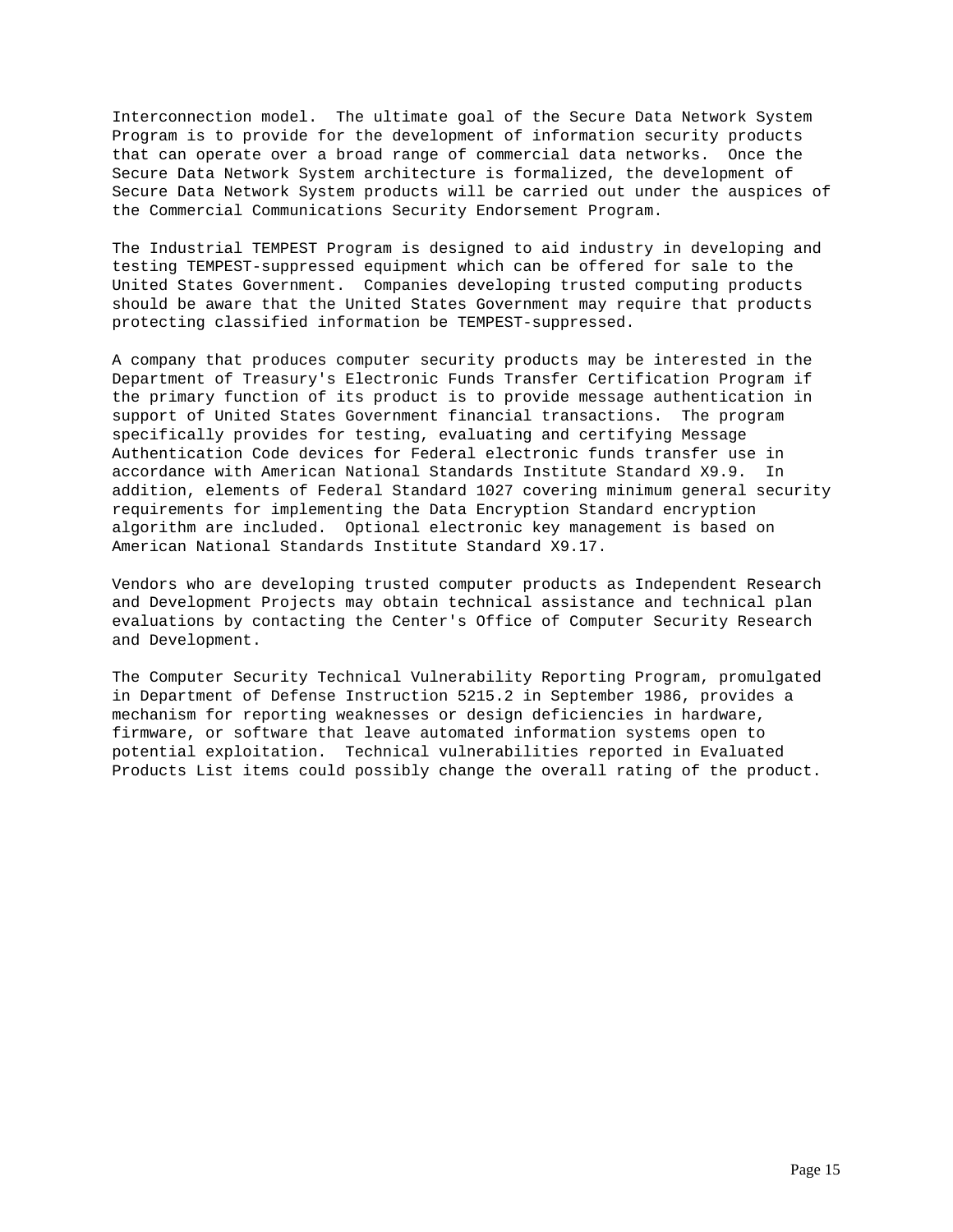Points of Contact COMMERCIAL COMMUNICATIONS SECURITY ENDORSEMENT PROGRAM Director, National Security Agency Attention: Office of Industrial Relations 9800 Savage Road Fort George G.Meade, MD 20755-6000 (301) 688-6581 TRUSTED PRODUCT EVALUATION PROGRAM Director,National Security Agency Attention: Office of Industrial Relations 9800 Savage Road Fort George G.Meade, MD 20755-6000 (301) 688-6581 COMPUTER SECURITY TECHNICAL VULNERABILITY REPORTING PROGRAM Director,National Security Agency Attention: Vulnerability Reporting Program 9800 Savage Road Fort George G. Meade, MD 20755-6000 (301) 688-6079 DEPARTMENT OF TREASURY'S ELECTRONIC FUNDS TRANSFER CERTIFICATION PROGRAM Assistant Director, Security Programs Department of Treasury 15th and Pennsylvania Avenue NW Washington, DC 20220 (202) 566-5152 DOCKMASTER AND VERIFICATION TOOLS National Computer Security Center Attention: Computer Hardware and Software Support Division 9800 Savage Road Fort George G. Meade, MD 20755-6000 (301) 859-4360 INDEPENDENT RESEARCH AND DEVELOPMENT PROJECTS PROGRAM National Computer Security Center Attention: Office of Computer Security Research and Development 9800 Savage Road Fort George G.Meade, MD 20755-6000 (301) 859-4486 INDUSTRIAL TEMPEST PROGRAM Ford Aerospace and Communications Corporation Attention: Mail Stop 3 (Industrial TEMPEST Program) 7170 Standard Drive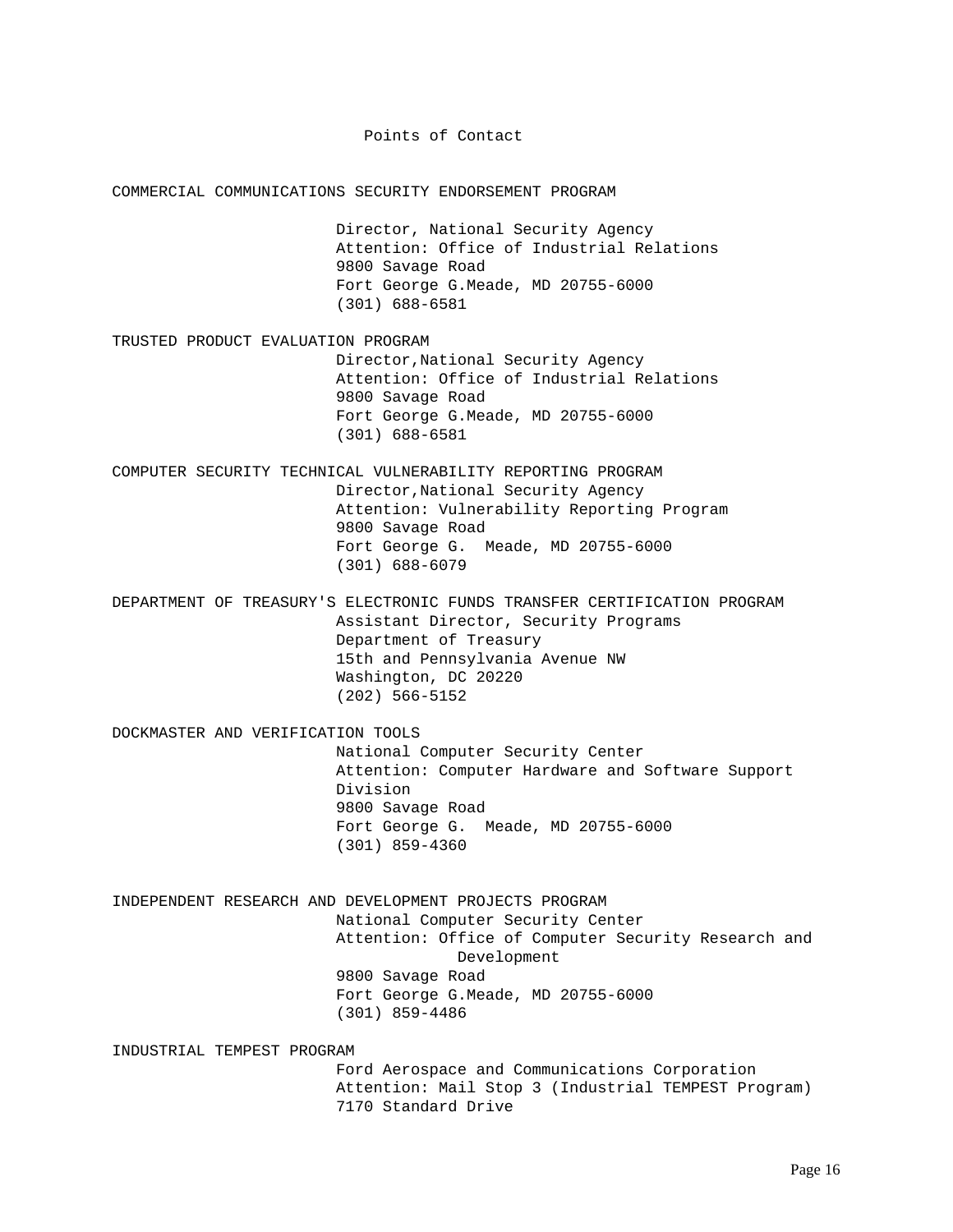Hanover, MD 21076 (301) 796-5254

PUBLICATIONS AND TRAINING

Superintendent of Documents U.S. Government Printing Office ashington, DC 20402 (202) 783-3238

U.S. Department of Commerce National Technical Information Service 5285 Port Royal Road Springfield, VA 22161 (703) 487-4650

SECURE DATA NETWORK SYSTEM PROGRAM

Director, National Security Agency Attention: Secure Data Network Systems SPO 9800 Savage Road Fort George G. Meade, MD 20755-6000 (301)668-7110

TECHNICAL GUIDELINES

National Computer Security Center Attention: Technical Guidelines Division 9800 Savage Road Fort George G. Meade, MD 20755-6000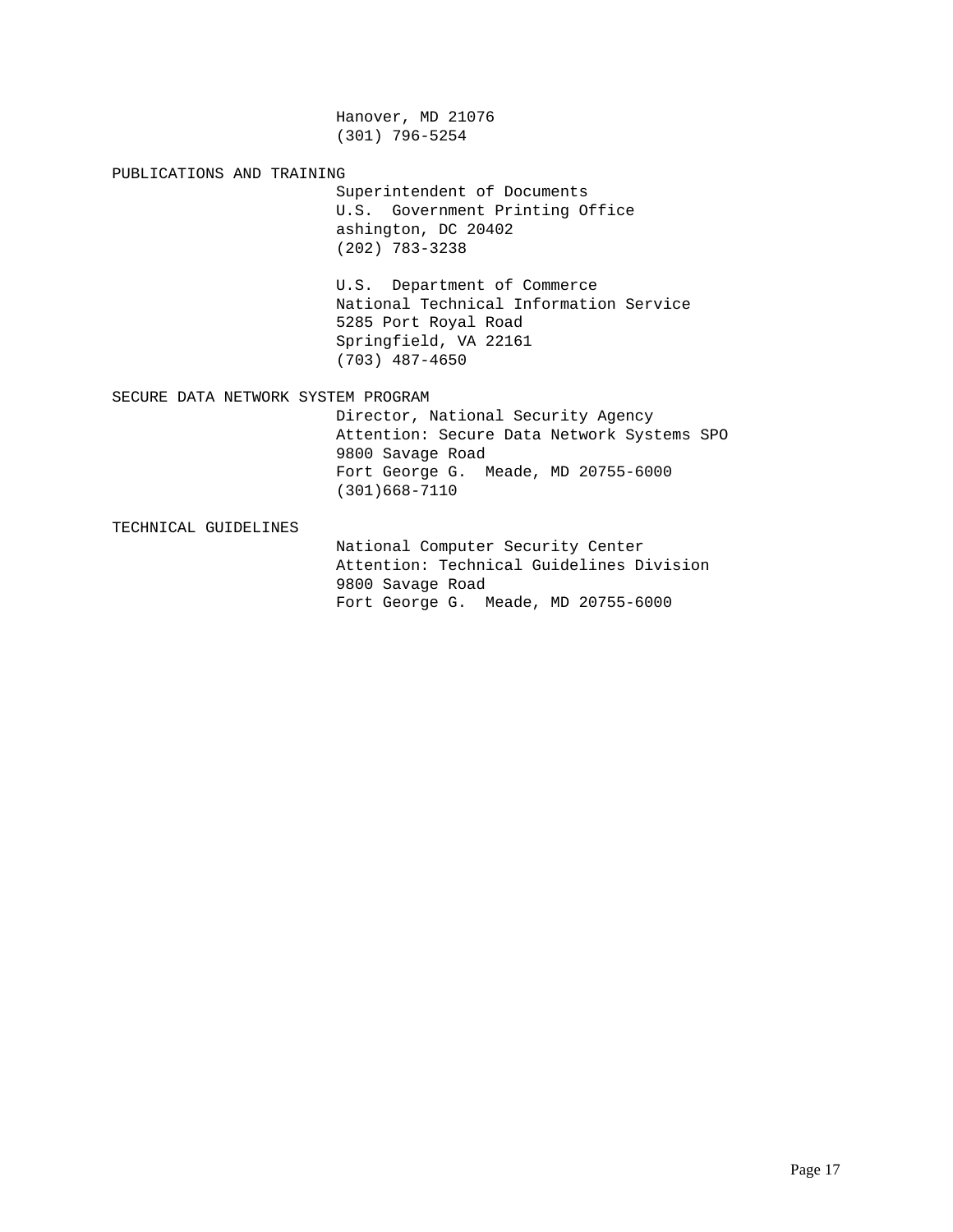# REFERENCES

DoD 3204.1, Independent Research and Development, Under Secretary of Defense for Research and Engineering, 1 December 1983.

DoD Directive 5200.28, Security Requirements for Automatic Data Processing (ADP) Systems, revised April 1978.

DoD 5200.28-STD, Department of Defense Standard, Department of Defense Trusted Computer System Evaluation Criteria, December 1985; supersedes CSC-STD-001, dated 15 August 1983.

DoD Directive 5215.1, Computer Security Evaluation Center, 25 October 1982.

DoD Instruction 5215.2, Computer Security Technical Vulnerability Reporting Program, 2 September 1986.

National Telecommunications and Information System Security Policy No. 200, National Policy on Controlled Access Protection Policy, 15 July 1987.

NCSC-TG-005 Version 1, Trusted Network Interpretation of The Trusted Computer System Evaluation Criteria, 31 July 1987.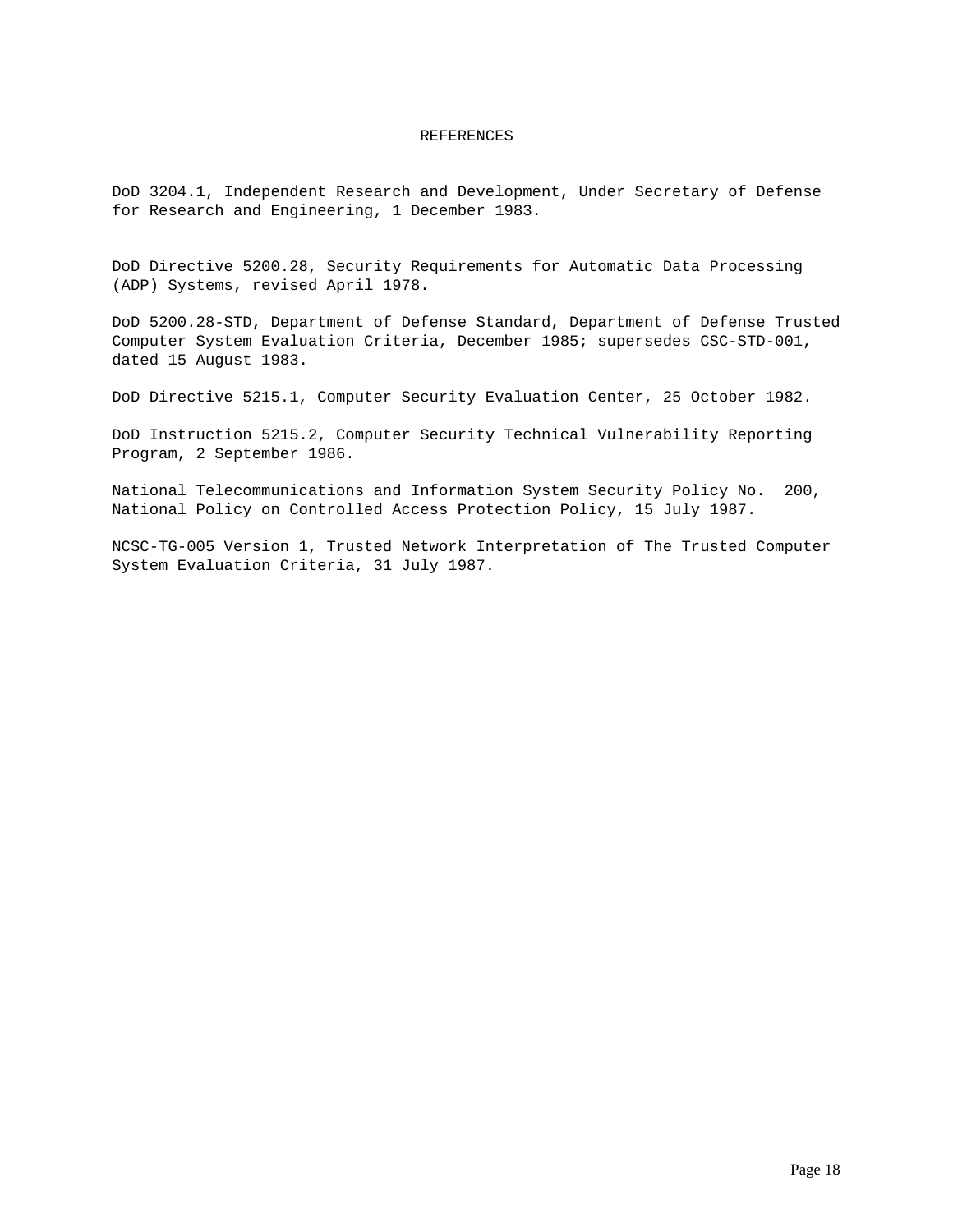### ATTACHMENT I

#### SPECIFICATIONS AND DESIGN DOCUMENTATION

When a vendor enters into a product evaluation, he must present evidence that his system and its design meets the appropriate criteria requirements. Examples of the type of evidence normally submitted to support an evaluation include the design specifications that explain the security mechanisms, the Trusted Computing Base (TCB) arguments that show how the TCB is tamperproof, always invoked and small enough to be analyzed. Also, the model (or philosophy of protection) and how it relates to the implementation are important parts of the evidence. The best test of evidence is that it must include all the information such that a new team that is basically unfamiliar with the product could evaluate only the evidence and reach the proper conclusion.

In order for the evaluation team to review this evidence and determine whether the system complies with these requirements, the team must develop a conceptual understanding of how the system being evaluated operates. Generally, the evaluation team can acquire this level of understanding by reviewing the vendor's system documentation and specifications. The following types of high level system documents are typically required by the evaluation team:

User-Level Documentation

Provides users an overview of the system, its functioning, and information on user services.

Operational Manuals

Contains general description,implementation and usage information for the system. It is intended for use by system programmers who service the system.

Program Logic Manuals

Documents the internal operation and organization of a system. It is intended for use by system programmers for program maintenance and to determine the location of program malfunctions.

Administrative Manuals

Documents the procedures for installing and generating the system.

Hardware and Software System Specifications

Includes Hardware and Software design and implementation details of the system major components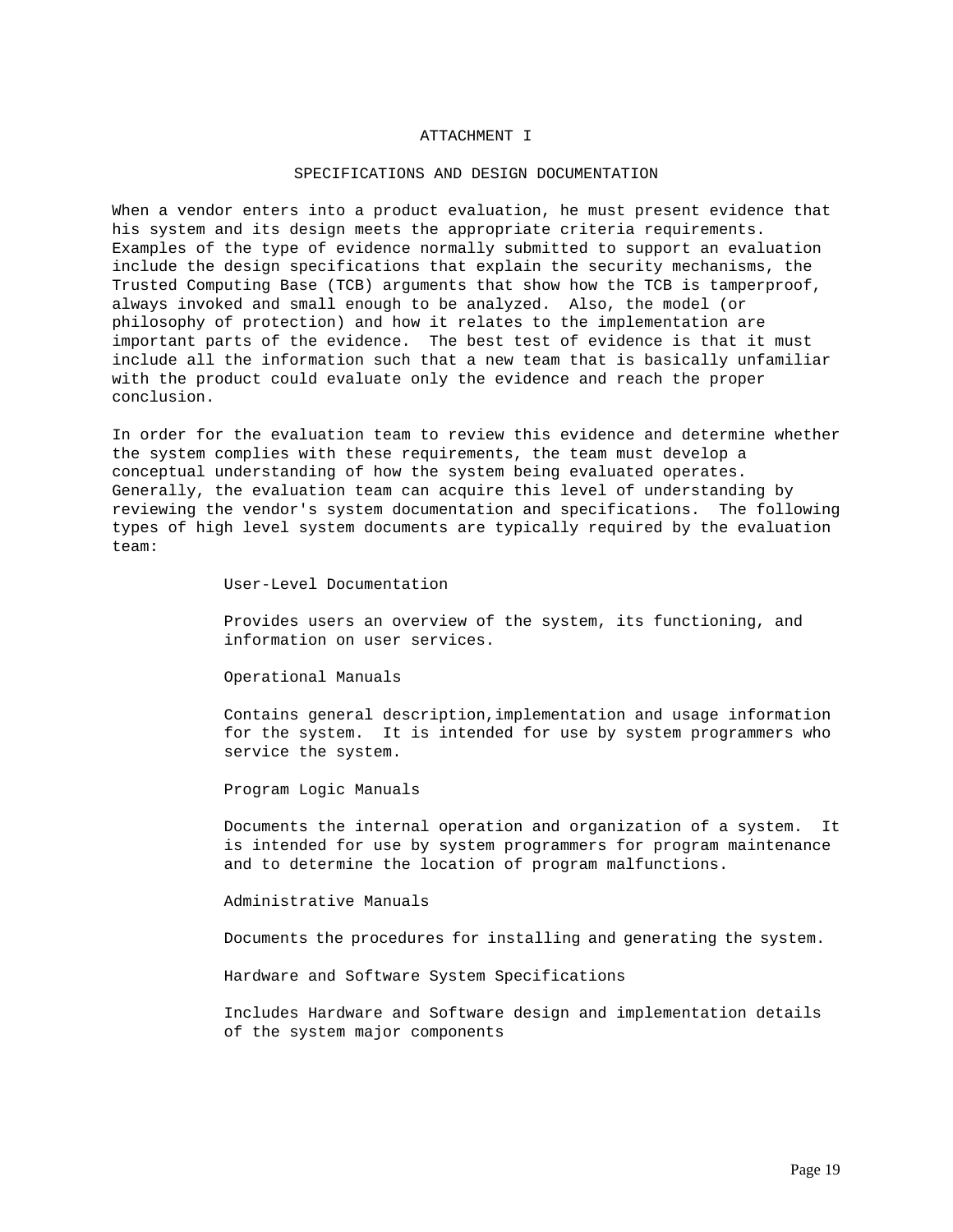#### ATTACHMENT II

#### TEST PLANNING

The Department of Defense Trusted Computer System Evaluation Criteria (Orange Book) requires that vendors provide a document to the evaluators that describes the test plan, test procedures, and the results of the security mechanisms functional testing. Security mechanisms are those mechanisms that are relevant to the Orange Book. These include object reuse, labeling, discretionary access control (DAC), mandatory access control (MAC), identification and authentication, auditing, and trusted path. A security related functional test plan should determine whether the system being evaluated has any design and implementation flaws that would permit a subject external to the Trusted Computing Base (TCB) to read, change, or delete data which he would not normally have access to under the mandatory or discretionary security policy enforced by the TCB. [The TCB is defined by the TCSEC as "the totality of protection mechanisms within a computer system - including hardware, firmware, and software --the combination of which is responsible for enforcing a security policy"]. Security related functional tests involve all security properties of a system (i.e., all aspect of the TCB that affect or can be affected by a security mechanism).

### COVERAGE OF TESTING

Although many standard testing methods are acceptable in fulfilling the Orange Book testing requirements, they are, for all but very small or simplistic systems, impractical to use due to the large amount of resources required. Some methods of testing that have in the past proven to be sufficient and were reasonable to implement are Interface and Mechanism testing.

Interface testing refers to testing the TCB at the user interface (i.e., user callable routines). Generally, critical boundaries of each security mechanism are determined and test cases on both sides of these boundaries are generated. The critical boundary of a security mechanism is the point at which the rule it is designed to implement is or is not invoked. This provides more assurance that the view of the system presented to a user is correct.

Mechanism testing refers to the testing of the security mechanisms that the TCB supports (i.e., DAC , object reuse, audit, etc.). Mechanism can consist of one or more interface, and some interfaces can be called by different mechanisms. Mechanism testing shows that the TCB supports these mechanisms. The sufficiency of the different methods of testing are dependent on the particular class of the Orange Book the system is being evaluated against.

## TESTING A B2-A1 SYSTEM:

TCB interface testing is sufficient. Every interface must be tested. Since B2, B3 or A1 systems are well structured, and their Detailed Top Level Specifications (DTLS) and Formal Top Level Specifications (FTLS) provide a complete and accurate description of the TCB interface, the testing of the TCB interfaces can reasonably be expected to be very comprehensive.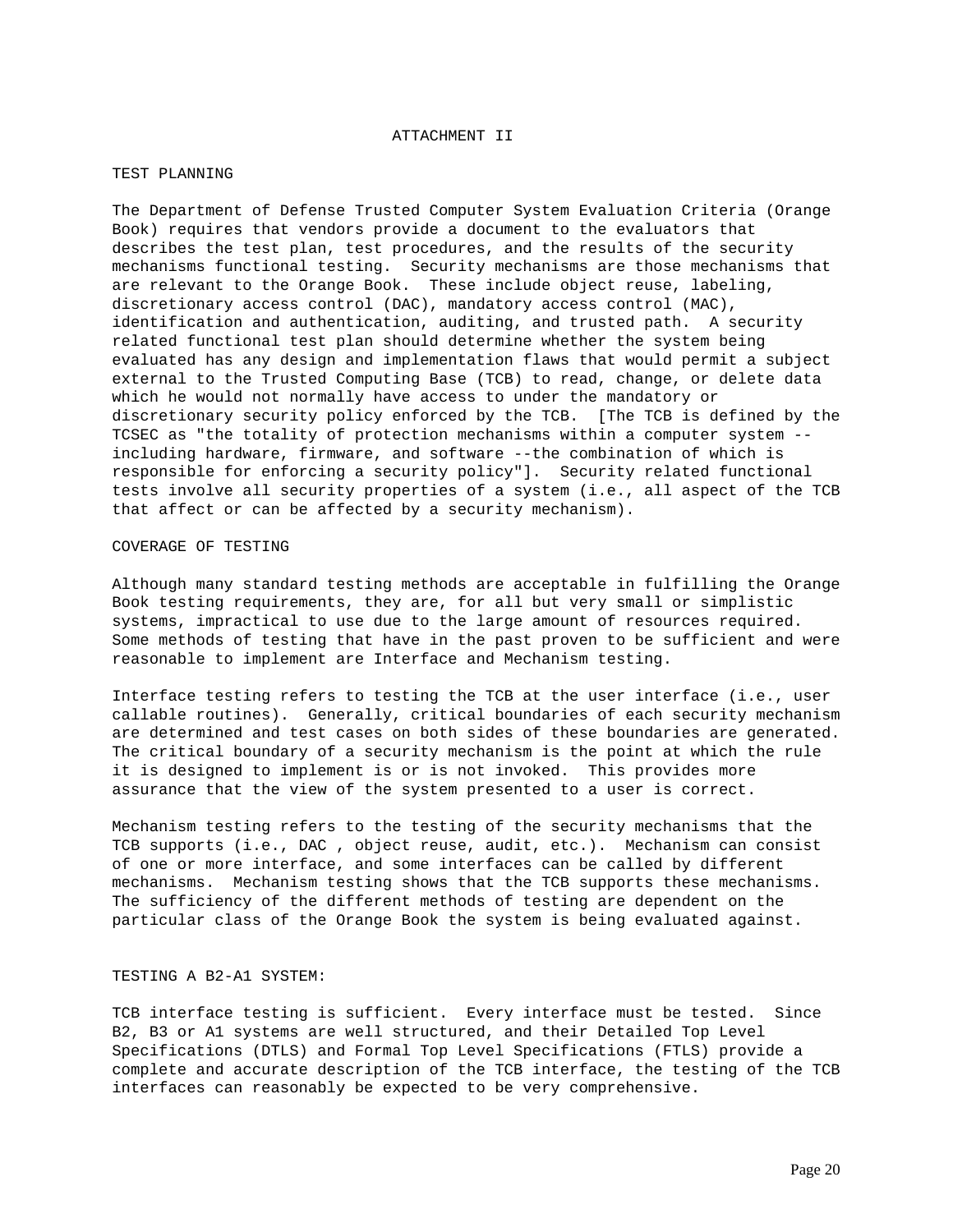## TESTING A C1-B1 SYSTEM:

Mechanism testing is probably sufficient. The structure allowed by a C1-B1 architecture would most likely make interface testing impractical. It is likely that an evaluation team may determine, through inspection of the system's test plan and its architecture, that black box testing of the interface is insufficient and requires "white box" testing of instrumental code sections.

# DOCUMENTATION

Documentation of a test should be specific and briefly describe the TCB mechanism being tested. The expected results of each test case should be set forth. The test documentation should also contain an overview of the test methods being used, and the security properties which are and are not pertinent for each particular mechanism. A list of all assumptions being made about the testing environment should also be included .

The Orange Book functional testing requirements also require that both the system and the test plan be maintained using good configuration management techniques. This allows the vendor to provide a form of Life-cycle assurances for the system. Life-cycle assurance is a procedure for managing system design, development, and maintenance using a method of rigorous and formalized controls and standards. It allows the vendor to reevaluate the system when changes are made to determine whether the integrity of the protection mechanism has been affected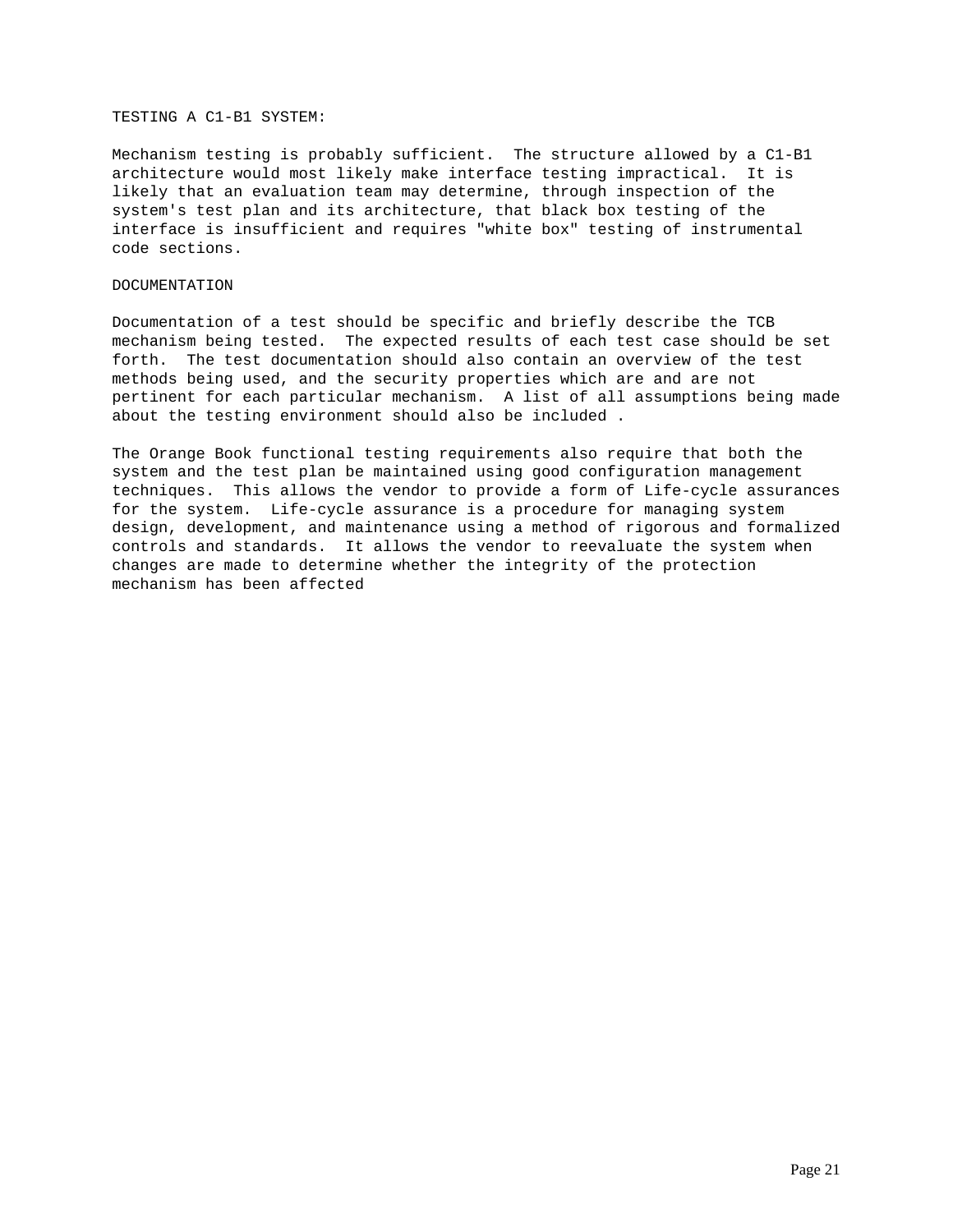ATTACHMENT III

#### REQUIRED DOCUMENTATION

The Orange Book requires that a vendor produce documentation which describes the system protection mechanisms, how the system can operate using these protection mechanisms, how the system developer designed security into the system, and how these security features and system were tested. The amount of documentation required increases with the targeted Orange Book class. The specific requirements are listed below starting at the lower Orange Book classes and progressing through the higher classes. In some cases, additional documentation may be required

#### C1 - DISCRETIONARY ACCESS CONTROL

Security Features User's Guide tells users how to use the security mechanisms of the system. It provides the necessary information to understand and effectively use the discretionary access control mechanisms to protect information.

Trusted Facility Manual tells the system administrator how to set the system up so that it stays secure. It should tell the administrator how to select the proper options such that the system is operated in a mode that meets the requirements of the Criteria. If there are unsecure modes that the system can run in, the manual should clearly state their impact on the security and include warnings as appropriate. This manual should also include any procedures the administrator should use during operations to maintain security. If any of the hardware/software features require administrator actions to complete the security protection, they should be thoroughly described.

Test Documentation describes results of security mechanism's functional testing. This documentation is used by the evaluation team to assess the testing performed by the vendor. This document describes those tests, how they are run, and how to properly interpret the results.

Design documentation provides the rationale and supporting evidence for the security of the design of the system. The descriptive specifications are included in this evidence. It is intended to provide the sort of information a new developer would need in order to support the system. It should include the manufacturer's philosophy of protection. If the TCB consists of distinct modules, the design documentation describes the interfaces between these modules.

### C2 - CONTROLLED ACCESS PROTECTION

Security Features User's Guide remains the same as C1.

Trusted Facility Manual is the same as C1, but also requires details on how to maintain audit data.

Test Documentation remains the same as C1.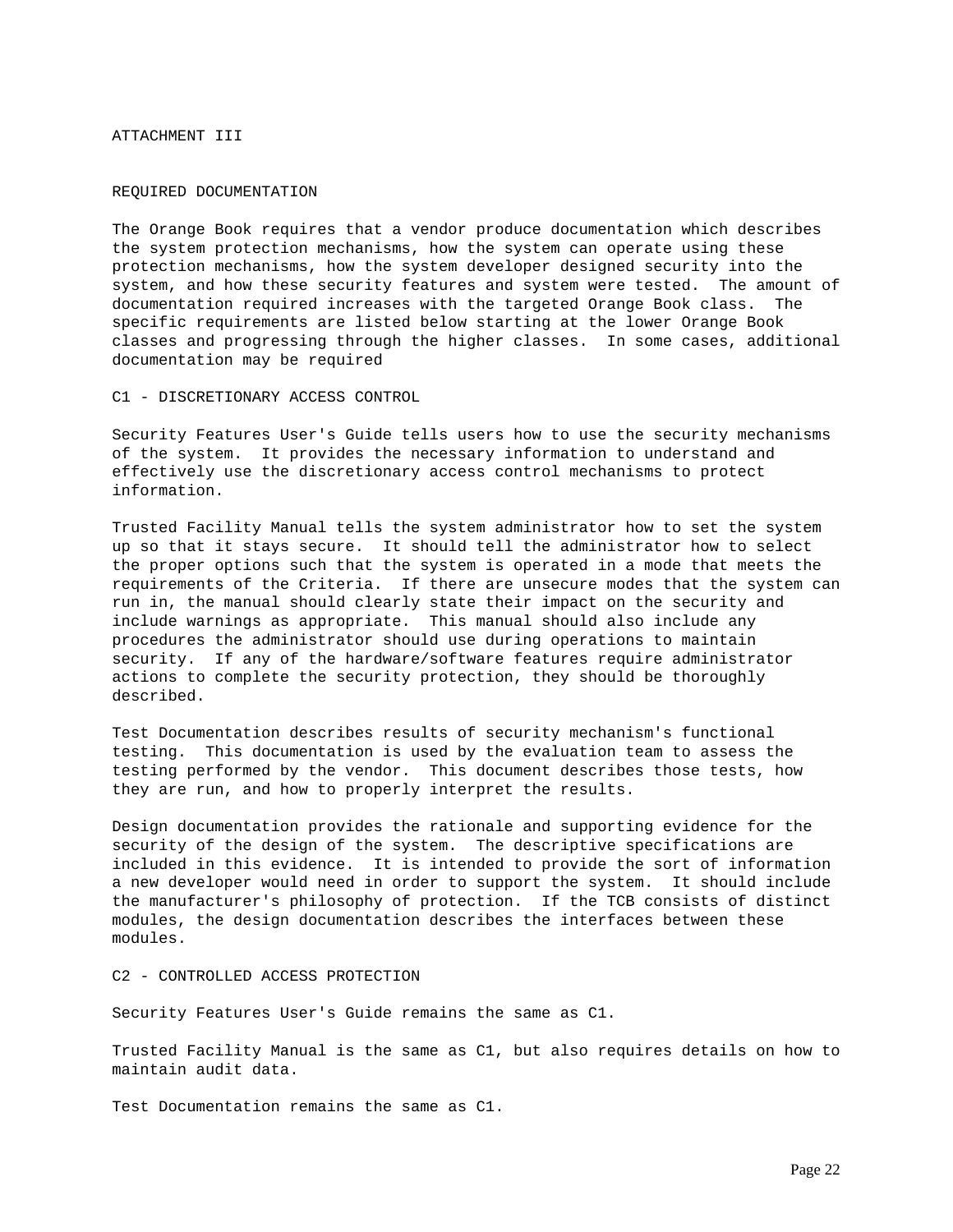Design Documentation is the same as C1.

B1 - MANDATORY PROTECTION

Security Features User's Guide remains the same as C2., but also describes the additional security mechanisms required at this class (i.e., Mandatory Access Control).

Trusted Facility Manual remains the same as C2, but also describes the operator and administrator functions related to security. This includes an explanation of what's involved in changing the security characteristics of a user, and a description of facility procedures, warnings, and privileges that need to be controlled in order to operate the facility in a secure manner.

Test Documentation remains the same as C2.

Design Documentation remains the same as C2, but also describes the security policy model (either formally, i.e., mathematically, or informally, i.e., in English) and how the TCB implements this model.

## B2 - STRUCTURED PROTECTION

Security Features User's Guide remains the same as B1, but also describes the additional security mechanisms required by this class (i.e., Trusted Path).

Trusted Facility Manual remains the same as B1, but also details what constitutes the TCB and how it can be modified. It also describes how separate operator and administrator functions need to be supported.

Test Documentation remains the same as B1, but includes the results of covert channel tests. Covert channels are communication paths that allow a process to transfer information in a manner that violates the system's security policy.

Design Documentation remains the same as B1, but also includes a formal description of the model, and proof that it is sufficient for the policy. It will also describe how the TCB implements the reference monitor concept and how it enforces the principle of least privilege.

## B3 - SECURITY DOMAINS

Security Features User's Guide remains the same as B2, but also describes the additional security mechanisms required at this class .

Trusted Facility Manual remains the same as B2, but also includes a description on how to start up and restore the system security. It also describes the role of the Security Administrator.

Test Documentation remains the same as B2.

Design Documentation remains the same as B2, but also includes the correspondence between the Detailed Top Level Specifications and the TCB. The TCB implementation is also shown to be informally consistent with the Detailed